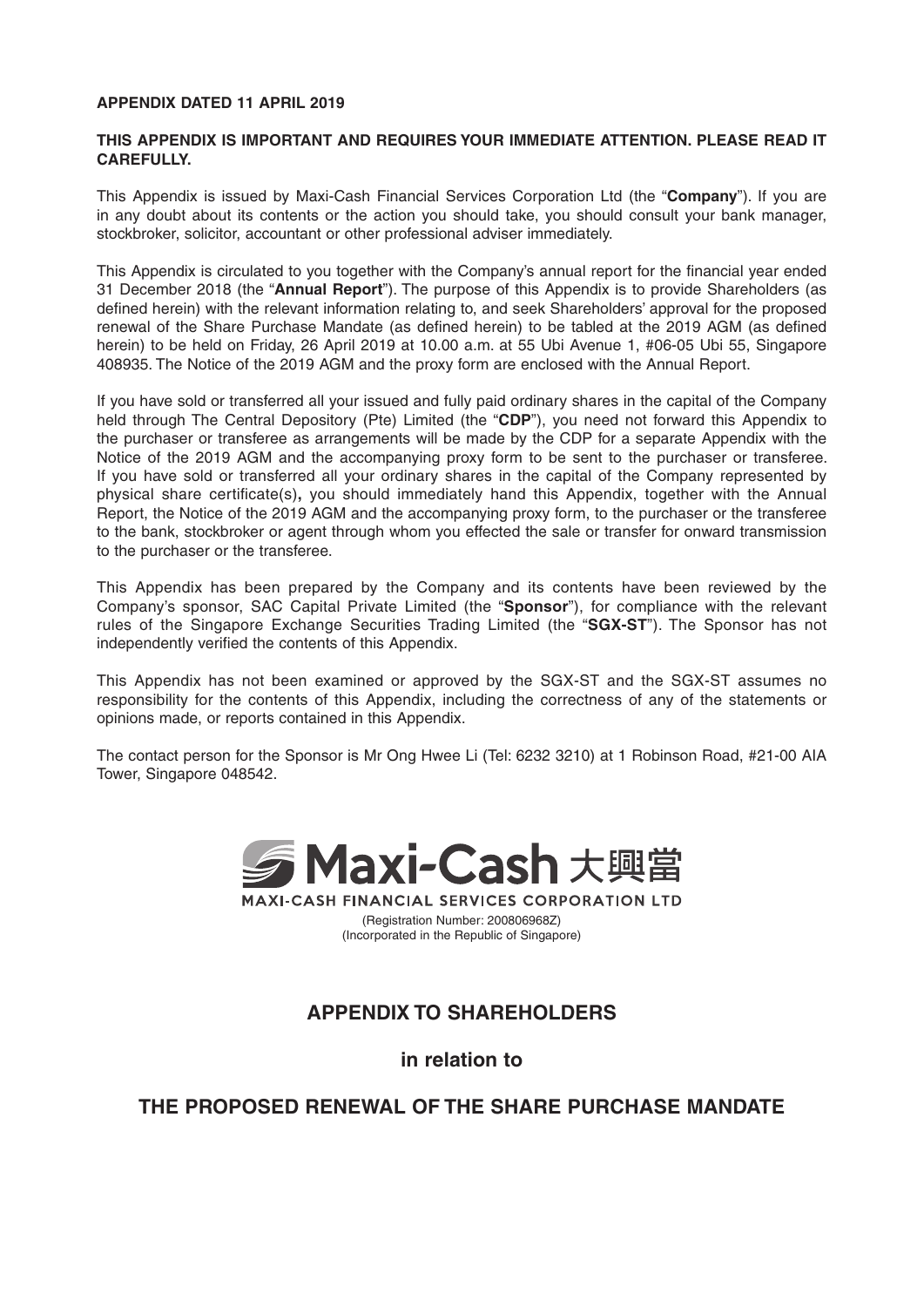# **CONTENTS**

|                               |                                                                          | Page           |  |  |  |  |
|-------------------------------|--------------------------------------------------------------------------|----------------|--|--|--|--|
|                               |                                                                          | 3              |  |  |  |  |
| <b>LETTER TO SHAREHOLDERS</b> |                                                                          |                |  |  |  |  |
| 1.                            |                                                                          |                |  |  |  |  |
| 2.                            |                                                                          | $\overline{7}$ |  |  |  |  |
| 3 <sub>1</sub>                |                                                                          | 15             |  |  |  |  |
| 4.                            |                                                                          | 15             |  |  |  |  |
| 5 <sub>1</sub>                |                                                                          | 15             |  |  |  |  |
| 6.                            |                                                                          | 15             |  |  |  |  |
| 7.                            | <b>COMPLIANCE WITH GOVERNING LAWS, REGULATIONS AND THE CONSTITUTION </b> | 15             |  |  |  |  |
| 8.                            |                                                                          | 16             |  |  |  |  |
|                               |                                                                          |                |  |  |  |  |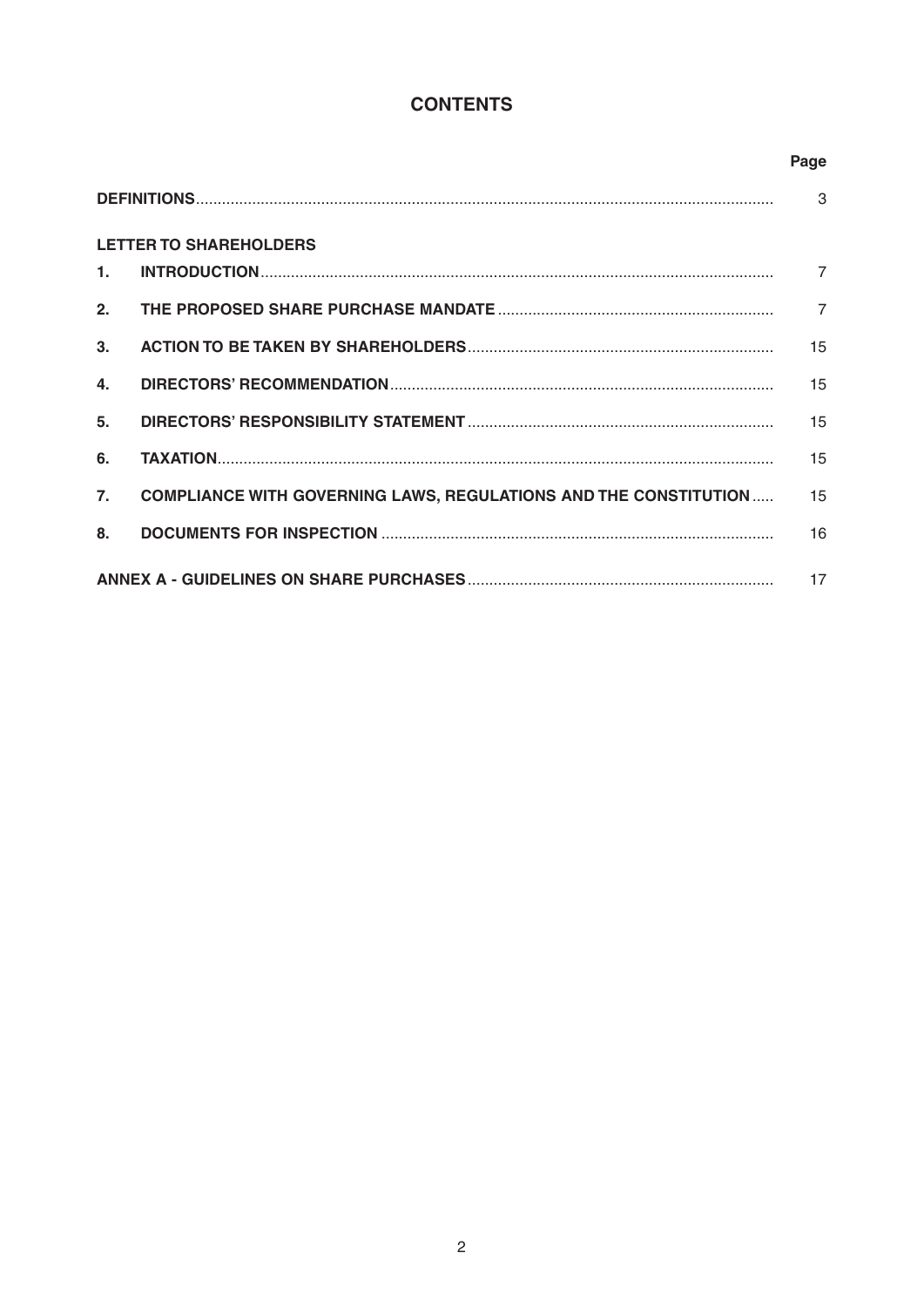# **DEFINITIONS**

For the purpose of this Appendix, the following definitions have, where appropriate, been used:

| "2019 AGM"       |                                                    | The annual general meeting of the Company to be held on Friday,<br>26 April 2019 at 10.00 a.m. at 55 Ubi Avenue 1, #06-05 Ubi 55,<br>Singapore 408935 (or any adjournment thereof) |                                                                                                                                                                                                                                                                                                                        |                                                                                                                                                               |  |  |
|------------------|----------------------------------------------------|------------------------------------------------------------------------------------------------------------------------------------------------------------------------------------|------------------------------------------------------------------------------------------------------------------------------------------------------------------------------------------------------------------------------------------------------------------------------------------------------------------------|---------------------------------------------------------------------------------------------------------------------------------------------------------------|--|--|
| "ACRA"           |                                                    | Accounting and Corporate Regulatory Authority                                                                                                                                      |                                                                                                                                                                                                                                                                                                                        |                                                                                                                                                               |  |  |
| "Act"            |                                                    | The Companies Act (Chapter 50) of Singapore, as amended,<br>modified or supplemented from time to time                                                                             |                                                                                                                                                                                                                                                                                                                        |                                                                                                                                                               |  |  |
| "Appendix"       |                                                    | This appendix dated 11 April 2019 to Shareholders issued by the<br>Company in relation to the proposed renewal of the Share Purchase<br>Mandate                                    |                                                                                                                                                                                                                                                                                                                        |                                                                                                                                                               |  |  |
| "Associate"      | t,                                                 | in relation to any Director, Chief Executive Officer, Substantial<br>(a)<br>Shareholder or a Controlling Shareholder (being an individual)<br>means:                               |                                                                                                                                                                                                                                                                                                                        |                                                                                                                                                               |  |  |
|                  |                                                    |                                                                                                                                                                                    | (i)                                                                                                                                                                                                                                                                                                                    | his immediate family;                                                                                                                                         |  |  |
|                  |                                                    |                                                                                                                                                                                    | (ii)                                                                                                                                                                                                                                                                                                                   | the trustees of any trust of which he or his immediate<br>family is a beneficiary or, in the case of a discretionary<br>trust, is a discretionary object; and |  |  |
|                  |                                                    |                                                                                                                                                                                    | (iii)                                                                                                                                                                                                                                                                                                                  | any company in which he and his immediate family<br>together (directly or indirectly) have an interest of 30% or<br>more                                      |  |  |
|                  | (b)<br>indirectly) have an interest of 30% or more |                                                                                                                                                                                    | in relation to a Substantial Shareholder or a Controlling<br>Shareholder (being a company) means any other company<br>which is its Subsidiary or holding company or is a Subsidiary<br>of such holding company or one in the equity of which it and/<br>or such other company or companies taken together (directly or |                                                                                                                                                               |  |  |
|                  |                                                    | prescribe                                                                                                                                                                          | or such other definition as the Catalist Rules may from time to time                                                                                                                                                                                                                                                   |                                                                                                                                                               |  |  |
| "Auditors"       |                                                    | The auditors of the Company as appointed from time to time                                                                                                                         |                                                                                                                                                                                                                                                                                                                        |                                                                                                                                                               |  |  |
| "Board"          |                                                    | The board of Directors of the Company for the time being                                                                                                                           |                                                                                                                                                                                                                                                                                                                        |                                                                                                                                                               |  |  |
| "Catalist"       |                                                    | The Catalist Board of the SGX-ST                                                                                                                                                   |                                                                                                                                                                                                                                                                                                                        |                                                                                                                                                               |  |  |
| "Catalist Rules" | t.                                                 | The SGX-ST Listing Manual Section B: Rules of Catalist, as<br>amended, modified or supplemented from time to time                                                                  |                                                                                                                                                                                                                                                                                                                        |                                                                                                                                                               |  |  |
| "CDP"            | ÷                                                  | The Central Depository (Pte) Limited                                                                                                                                               |                                                                                                                                                                                                                                                                                                                        |                                                                                                                                                               |  |  |
| "Company"        | ÷.                                                 | Maxi-Cash Financial Services Corporation Ltd, a company<br>incorporated in the Republic of Singapore                                                                               |                                                                                                                                                                                                                                                                                                                        |                                                                                                                                                               |  |  |
| "Constitution"   | ÷.                                                 | The constitution of the Company, as amended, modified or<br>supplemented from time to time                                                                                         |                                                                                                                                                                                                                                                                                                                        |                                                                                                                                                               |  |  |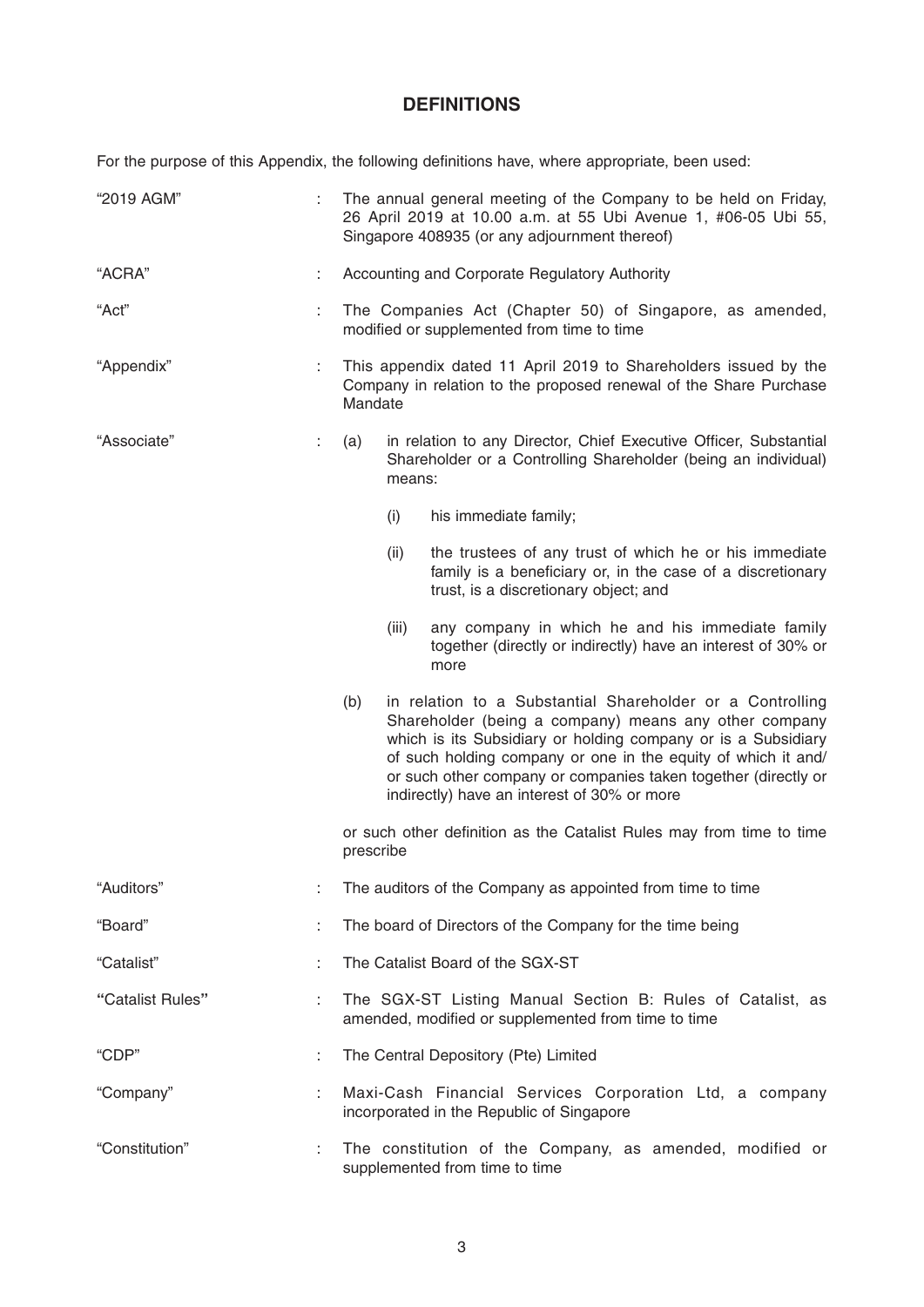| "control"                 | ÷. | The capacity to dominate decision-making, directly or indirectly, in<br>relation to the financial and operating policies of the Company                                                                                                                                                                                                                                                                                                                                                                                                                                                                                                         |  |  |  |
|---------------------------|----|-------------------------------------------------------------------------------------------------------------------------------------------------------------------------------------------------------------------------------------------------------------------------------------------------------------------------------------------------------------------------------------------------------------------------------------------------------------------------------------------------------------------------------------------------------------------------------------------------------------------------------------------------|--|--|--|
| "Controlling Shareholder" |    | A person who:                                                                                                                                                                                                                                                                                                                                                                                                                                                                                                                                                                                                                                   |  |  |  |
|                           |    | holds directly or indirectly 15% or more of the nominal<br>(a)<br>amount of all voting shares in the Company (unless otherwise<br>determined by the SGX-ST); or                                                                                                                                                                                                                                                                                                                                                                                                                                                                                 |  |  |  |
|                           |    | (b)<br>in fact exercises control over the Company,                                                                                                                                                                                                                                                                                                                                                                                                                                                                                                                                                                                              |  |  |  |
|                           |    | or such other definition as the Catalist Rules may from time to time<br>prescribe                                                                                                                                                                                                                                                                                                                                                                                                                                                                                                                                                               |  |  |  |
| "Council"                 | ÷. | The Securities Industry Council                                                                                                                                                                                                                                                                                                                                                                                                                                                                                                                                                                                                                 |  |  |  |
| "Directors"               |    | The directors of the Company for the time being                                                                                                                                                                                                                                                                                                                                                                                                                                                                                                                                                                                                 |  |  |  |
| "EPS"                     | t. | Earnings per Share                                                                                                                                                                                                                                                                                                                                                                                                                                                                                                                                                                                                                              |  |  |  |
| "FY"                      | ÷. | Financial year ended or ending, as the case may be, 31 December                                                                                                                                                                                                                                                                                                                                                                                                                                                                                                                                                                                 |  |  |  |
| "Group"                   | ÷. | The Company and its Subsidiaries, collectively                                                                                                                                                                                                                                                                                                                                                                                                                                                                                                                                                                                                  |  |  |  |
| "Latest Practicable Date" | t. | 15 March 2019, being the latest practicable date prior to the printing<br>of this Appendix                                                                                                                                                                                                                                                                                                                                                                                                                                                                                                                                                      |  |  |  |
| "Listing Manual"          | ÷. | The Listing Manual of the SGX-ST, as amended, modified or<br>supplemented from time to time                                                                                                                                                                                                                                                                                                                                                                                                                                                                                                                                                     |  |  |  |
| "Market Day"              | ÷. | A day on which the SGX-ST is open for trading of securities                                                                                                                                                                                                                                                                                                                                                                                                                                                                                                                                                                                     |  |  |  |
| "Market Purchases"        | t. | Market purchases or acquisitions of Shares on the SGX-ST<br>undertaken by the Company during the Relevant Period in<br>accordance with Section 76H of the Act and, a "Market Purchase"<br>shall be construed accordingly. For the purposes of this definition,<br>a market acquisition means a purchase transacted on the SGX-ST<br>through the ready market                                                                                                                                                                                                                                                                                    |  |  |  |
| "Maximum Price"           | ÷  | The maximum price at which the Shares can be purchased pursuant<br>to the Share Purchase Mandate, which shall not exceed the sum<br>constituting five per cent (5%) above the average closing price of the<br>Shares over the period of five (5) Market Days in which transactions<br>in the Shares on the SGX-ST were recorded, in the case of a Market<br>Purchase, before the day on which such purchase is made, and, in<br>the case of an Off-Market Purchase, immediately preceding the date<br>of offer by the Company, as the case may be, and adjusted for any<br>corporate action that occurs after the relevant five (5) days period |  |  |  |
| "month"                   | ÷  | Calendar month                                                                                                                                                                                                                                                                                                                                                                                                                                                                                                                                                                                                                                  |  |  |  |
| "NTA"                     |    | Net tangible assets                                                                                                                                                                                                                                                                                                                                                                                                                                                                                                                                                                                                                             |  |  |  |
| "Off-Market Purchases"    |    | Off-market purchases or acquisitions of Shares undertaken by the<br>Company during the Relevant Period on an equal access scheme<br>in accordance with Section 76C of the Act and, an "Off-Market<br>Purchase" shall be construed accordingly                                                                                                                                                                                                                                                                                                                                                                                                   |  |  |  |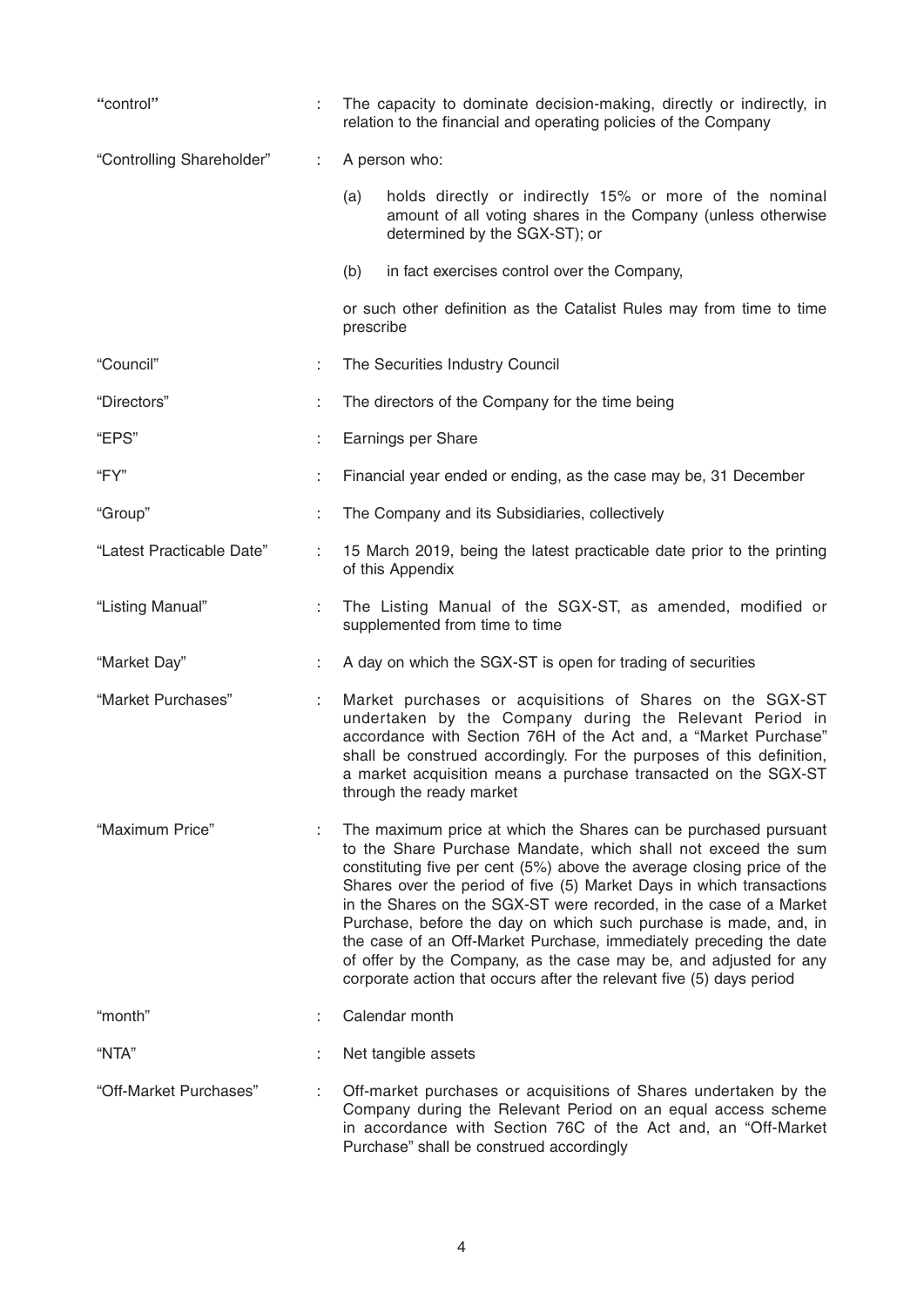- "Offeree Shareholders" : Shareholders holding Shares at the time of an offer of Share Purchase, and an "Offeree Shareholder" shall be construed accordingly
- "Relevant Period" : The period commencing from the date the Share Purchase Mandate is conferred by the Company in general meeting and expiring on the earliest of (a) the date the next AGM of the Company is held or is required by law to be held, (b) the date on which the Share Purchases are carried out to the full extent mandated, or (c) the date the Share Purchase Mandate is revoked or varied by the Shareholders in a general meeting
- "Required Price" : In relation to the offer required to be made under the provisions of Rule 14.1 of the Take-over Code, the offer shall be in cash or be accompanied by a cash alternative at a price in accordance with Rule 14.3 which is the highest of the highest price paid by the offerors and/ or person(s) acting in concert with them for the Company's Shares (i) during the offer period and within the preceding six (6) months, (ii) acquired through the exercise of instruments convertible into securities which carry voting rights within six (6) months of the offer and during the offer period, or (iii) acquired through the exercise of rights to subscribe for, and options in respect of, securities which carry voting rights within six (6) months of the offer or during the offer period; or at such price as determined by the Council under Rule 14.3 of the Take-over Code
- "Resolution 11" : Ordinary resolution 11 in respect of the proposed renewal of the Share Purchase Mandate to be proposed at the 2019 AGM
- "Securities Accounts" : The securities accounts maintained by Depositors with CDP, but not including the securities accounts maintained with a Depository Agent
- "SFA" : The Securities and Futures Act (Chapter 289) of Singapore, as may be amended, modified or supplemented from time to time
- "SGX-ST" : Singapore Exchange Securities Trading Limited
- "Shareholders" : Registered holders of Shares except that where the registered holder is CDP, the term "Shareholders" in relation to Shares held by CDP shall mean the persons named as Depositors in the Depository Register maintained by CDP and to whose Securities Accounts such Shares are credited
- "Shares" : Issued and fully-paid ordinary shares in the capital of the Company
- "Share Purchases" : Off-Market Purchases or Market Purchases undertaken by the Company during the Relevant Period in accordance with the Act and, a "Share Purchase" shall be construed accordingly
- "Share Purchase Mandate" : The general mandate to authorise the Directors to make Share Purchases within the Relevant Period of up to ten per cent (10%) of the issued ordinary shares in the capital of the Company (ascertained as at the date of the passing of Resolution 11 at the 2019 AGM) at the price of up to but not exceeding the Maximum Price, in accordance with the "Guidelines on Share Purchases" set out in Annex A of this Appendix and the Catalist Rules
- "Sponsor" : SAC Capital Private Limited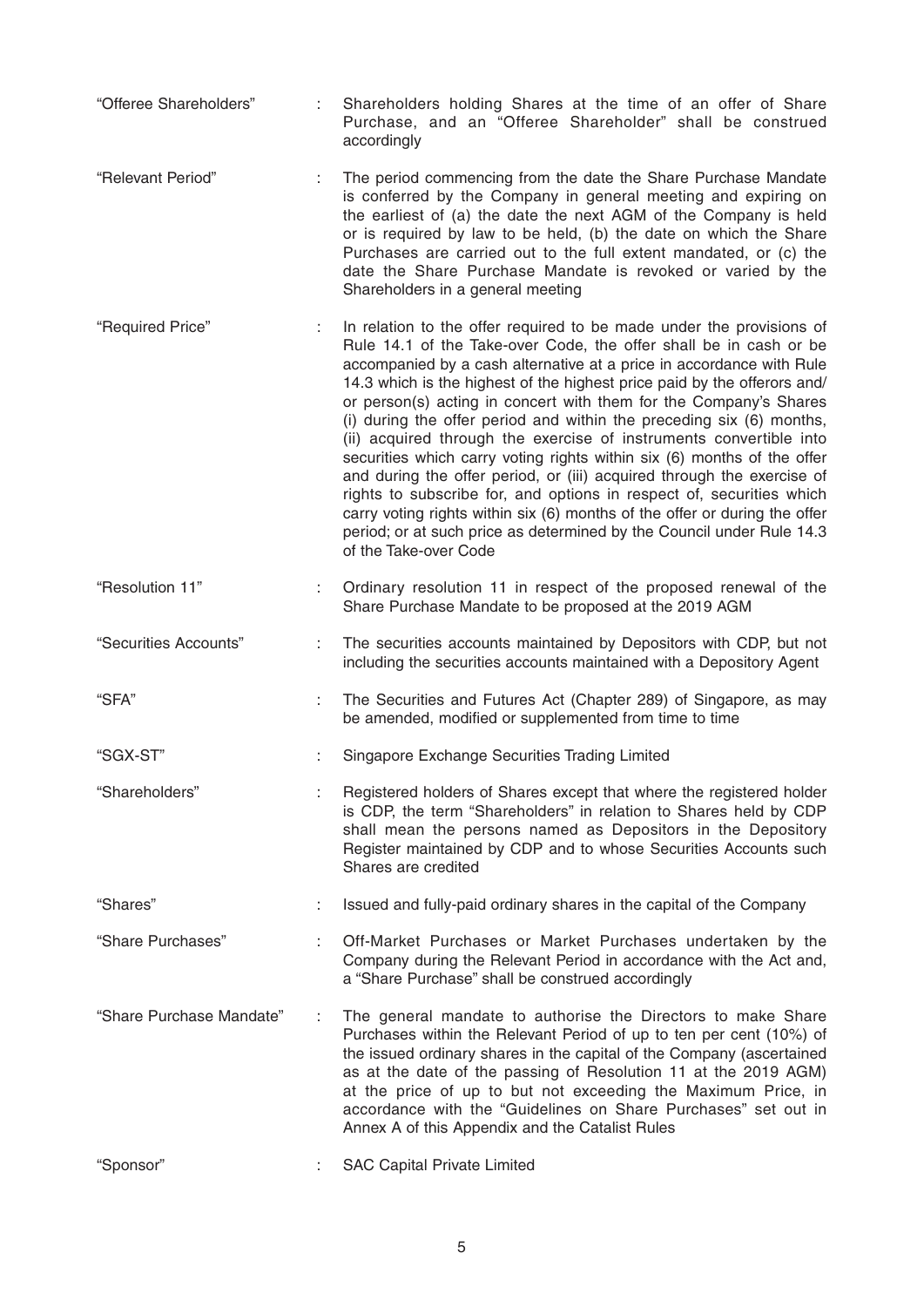| "Subsidiaries"            | The subsidiaries of a company (as defined in Section 5 of the Act)<br>and "Subsidiary" shall be construed accordingly                                                                            |
|---------------------------|--------------------------------------------------------------------------------------------------------------------------------------------------------------------------------------------------|
| "Substantial Shareholder" | A person (including a corporation) who has an interest (directly or<br>indirectly) in the Shares which is not less than five per cent (5%) of<br>the issued Shares in the capital of the Company |
| "Take-over Code"          | Singapore Code on Take-overs and Mergers, as amended, modified<br>or supplemented from time to time                                                                                              |
| "Treasury Shares"         | Shares purchased or otherwise acquired by the Company pursuant<br>to the Share Purchase Mandate and held by the Company in<br>accordance with Section 76H of the Act                             |
| "\$" and "cents"          | Singapore dollars and cents, respectively                                                                                                                                                        |
| "%" or "per cent"         | Per centum or percentage                                                                                                                                                                         |

The terms "**Depositor**", "**Depositor Agent**" and "**Depository Register**" shall have the meanings ascribed to them respectively in Section 81SF of the SFA.

The term "**subsidiary holdings**" means shares referred to in Sections 21(4), 21(4B), 21(6A) and 21(6C) of the Act.

Words importing the singular shall, where applicable, include the plural and *vice versa*, and words importing the masculine gender shall, where applicable, include the feminine and neuter genders. References to persons shall, where applicable, include corporations.

Any reference in this Appendix to any enactment is a reference to that enactment as for the time being amended or re-enacted. Any word defined under the Act, the SFA, the Catalist Rules, the Take-over Code or any statutory modification thereof and used in this Appendix shall have the meaning assigned to it under the Act, the SFA, the Catalist Rules, the Take-over Code or any statutory modification thereof, as the case may be.

Any reference to a time of a day or date in this Appendix is a reference to Singapore time and dates unless otherwise stated.

Any discrepancies in the tables included herein between the listed amounts and totals thereof are due to rounding. Accordingly, figures shown as totals in certain tables in this Appendix may not be an arithmetic aggregation of the figures that precede them.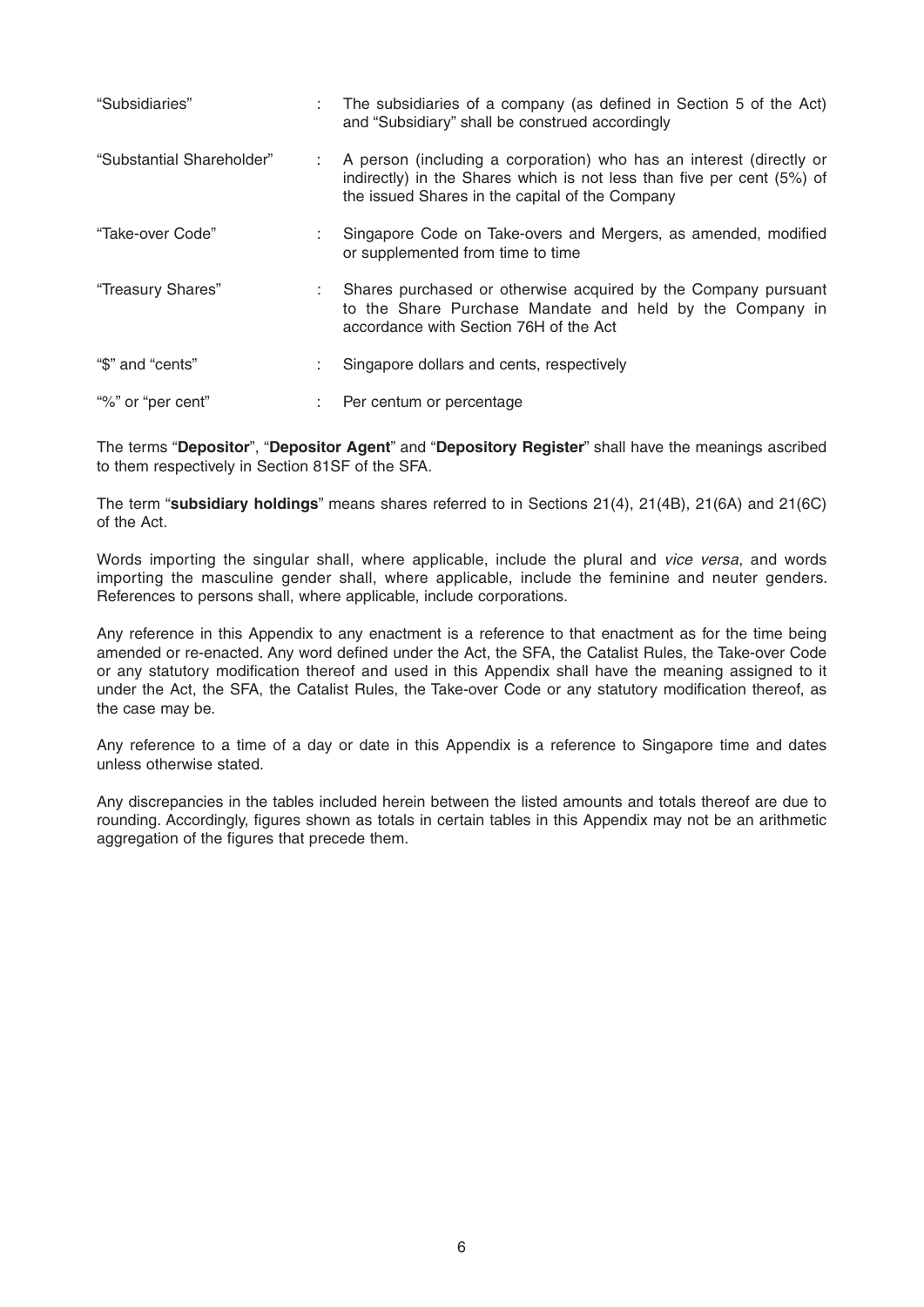# **LETTER TO SHAREHOLDERS**

# **MAXI-CASH FINANCIAL SERVICES CORPORATION LTD**

(Registration Number: 200806968Z) (Incorporated in the Republic of Singapore)

#### **Directors Registered Office**

Koh Wee Seng (Non-Executive Chairman) 80 Raffles Place Ng Leok Cheng (Chief Executive Officer)  $#32-01$  UOB Plaza 1 Koh Lee Hwee (Non-Executive Director) Singapore 048624 Ko Lee Meng (Non-Executive Director) Tan Keh Yan, Peter (Lead Independent Director) Lee Sai Sing (Independent Director) Goh Bee Leong (Independent Director) Tan Soo Kiang (Independent Director)

11 April 2019

To: The Shareholders of Maxi-Cash Financial Services Corporation Ltd

Dear Sir/Madam

## **THE PROPOSED RENEWAL OF THE SHARE PURCHASE MANDATE**

#### **1. INTRODUCTION**

 At the annual general meeting of the Company held on 26 April 2018 (the "**2018 AGM**"), Shareholders had approved the renewal of a Share Purchase Mandate (the "**2018 Mandate**") to enable the Company to purchase or otherwise acquire its issued Shares, on the terms of the 2018 Mandate, which will be expiring on 26 April 2019, being the date of the 2019 AGM.

 Accordingly, the Directors propose that the Share Purchase Mandate be renewed by Shareholders at the 2019 AGM, as set out in Resolution 9 in the Notice of the 2019 AGM.

 The purpose of this Appendix is to explain the rationale for, and to provide Shareholders with information relating to the proposed renewal of the Share Purchase Mandate to be tabled at the 2019 AGM.

 Shareholders are advised that the SGX-ST and the Sponsor assume no responsibility for the contents of this Appendix, including the correctness of any statements made or opinions expressed or reports contained in this Appendix.

# **2. THE PROPOSED SHARE PURCHASE MANDATE**

#### **2.1 Introduction**

 The Act allows a Singapore-incorporated company to purchase or otherwise acquire its issued ordinary shares, stocks and preference shares if the purchase or acquisition is permitted under the company's constitution. Any purchase or acquisition of Shares by the Company will also have to be made in accordance with, and in the manner prescribed by, the Act and such other laws and regulations as may for the time being be applicable. As the Company is listed on the Catalist, it is also required to comply with Part XI of Chapter 8 of the Catalist Rules, which relates to the purchase or acquisition of issued ordinary shares in the capital of a company which is listed on the **Catalist**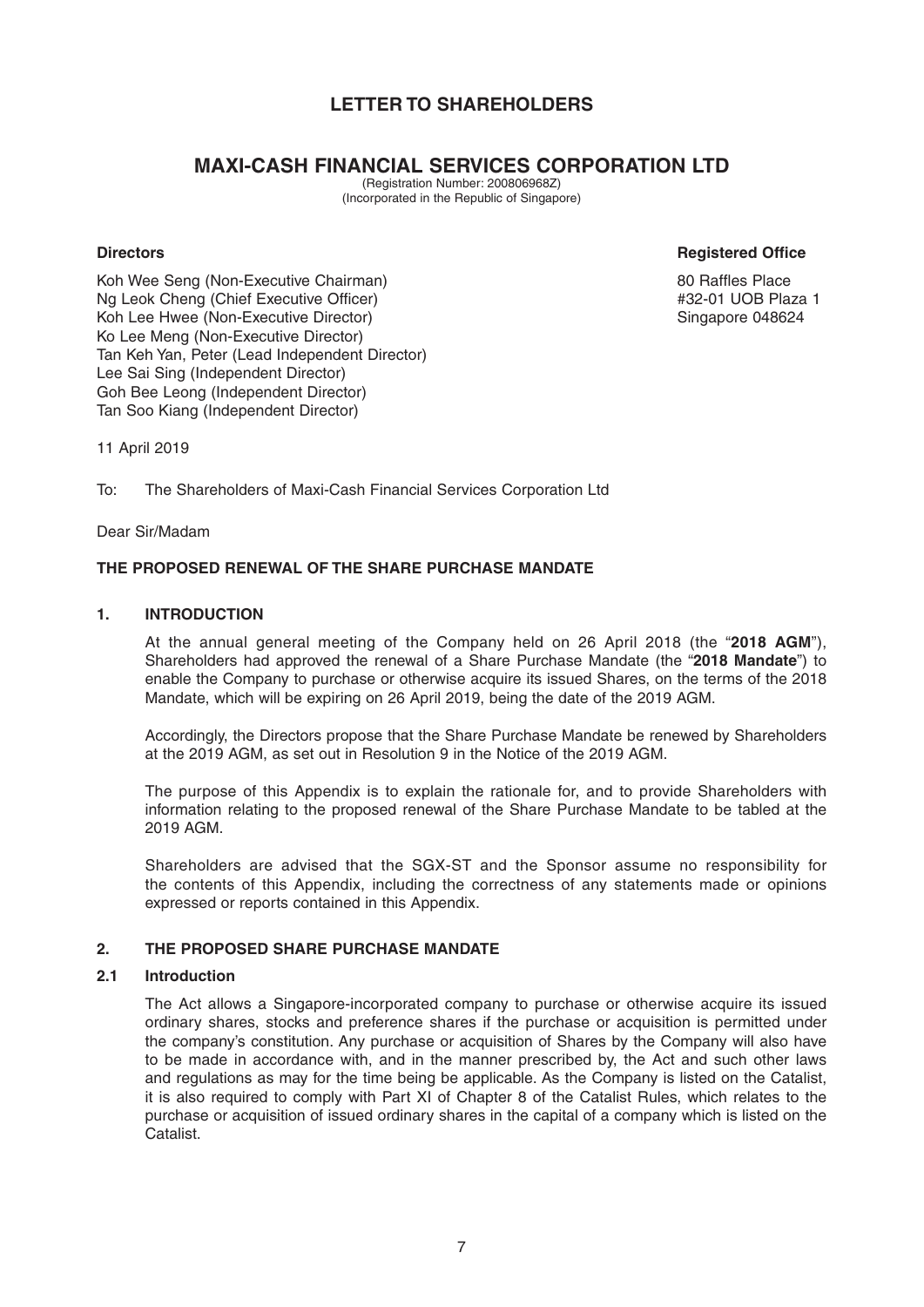Under Rule 866 of the Catalist Rules, a company which wishes to purchase or acquire its own shares should obtain prior approval of its shareholders to do so at a general meeting. As the 2018 Mandate will expire on the date of the 2019 AGM, approval is being sought from Shareholders at the 2019 AGM for the proposed renewal of the Share Purchase Mandate which authorises the Directors to make Share Purchases from time to time by way of Market Purchases or Off-Market Purchases in accordance with the Act, the "Guidelines on Share Purchases" set out in Annex A of this Appendix and the Catalist Rules, a summary of which is as follows:

- (a) the maximum number of Shares which can be purchased pursuant to the Share Purchase Mandate is such number of Shares which represents up to a maximum of ten per cent (10%) of the issued Shares of the Company (ascertained as at the date of the passing of Resolution 11 at the 2019 AGM);
- (b) any Share Purchases undertaken shall be at a price of up to but not exceeding the Maximum Price, being an amount which shall not exceed the sum constituting five per cent (5%) above the average closing price of the Shares over the period of five (5) Market Days in which transactions in the Shares on the SGX-ST were recorded, in the case of a Market Purchase, before the day on which such purchase or acquisition is made, and, in the case of an Off-Market Purchase, immediately preceding the date of offer by the Company, as the case may be, and adjusted for any corporate action that occurs after the relevant five  $(5)$ days period; and
- (c) the authority conferred on the Directors by the proposed Share Purchase Mandate to purchase or acquire Shares shall continue in force for the Relevant Period which is the period commencing from the date the Share Purchase Mandate is conferred by the Company in the 2019 AGM and expiring on the earlier of the date the next AGM of the Company is held or is required by law to be held, the date on which the Share Purchases are carried out to the full extent mandated, or the date the said mandate is revoked or varied by the Company in general meeting.

 If approved by Shareholders at the 2019 AGM, the authority conferred by the Share Purchase Mandate will take effect from the date of the 2019 AGM at which the proposed renewal of the Share Purchase Mandate will be approved and continue to be in force for the duration of the Relevant Period, which is until the earlier of the date on which the next AGM is held or is required by law to be held, (whereupon it will lapse, unless renewed at such meeting), the date on which the Share Purchases are carried out to the full extent mandated or the date the said mandate is varied or revoked by the Company in a general meeting. Subject to its continued relevance to the Company, the Share Purchase Mandate will be put to Shareholders for renewal at each subsequent AGM.

 As at the Latest Practicable Date, approximately 158,070,131 Shares (15.27%) of a total of 1,035,156,056 Shares issued by the Company (excluding Treasury Shares and subsidiary holdings) are held by the public. The Company will ensure that the Shares Purchases will not cause market illiquidity or affect orderly trade and will ensure that Rule 723 of the Catalist Rules is complied with. Accordingly, in order to maintain a public float of not less than ten per cent. (10%) of the issued Shares (excluding Treasury Shares and subsidiary holdings), the Company shall not purchase or acquire more than 54,552,724 Shares (or 5.27% of the issued Shares of the Company excluding Treasury Shares and subsidiary holdings) pursuant to the Share Purchase Mandate. The Company may purchase or acquire Shares by way of Off-Market Purchases and/or Market Purchases.

 In the event that subsequent to the 2019 AGM, there are new rules, regulations, directives or laws enacted or promulgated by the relevant competent authorities including but not limited to the SGX-ST and the Council (hereinafter, collectively referred to as the "**Further Rules**") that augment, supplement or vary the existing provisions governing provisions set out in the Act and/ or the Catalist Rules, the Company shall, to the extent that the Further Rules impact on the Share Purchase Mandate, disseminate to the public by announcement(s), a memorandum setting out such Further Rules and the extent to which the Share Purchase Mandate is affected by such Further Rules. In such an event, the Company shall not undertake any Share Purchase until such a memorandum has been publicly disseminated.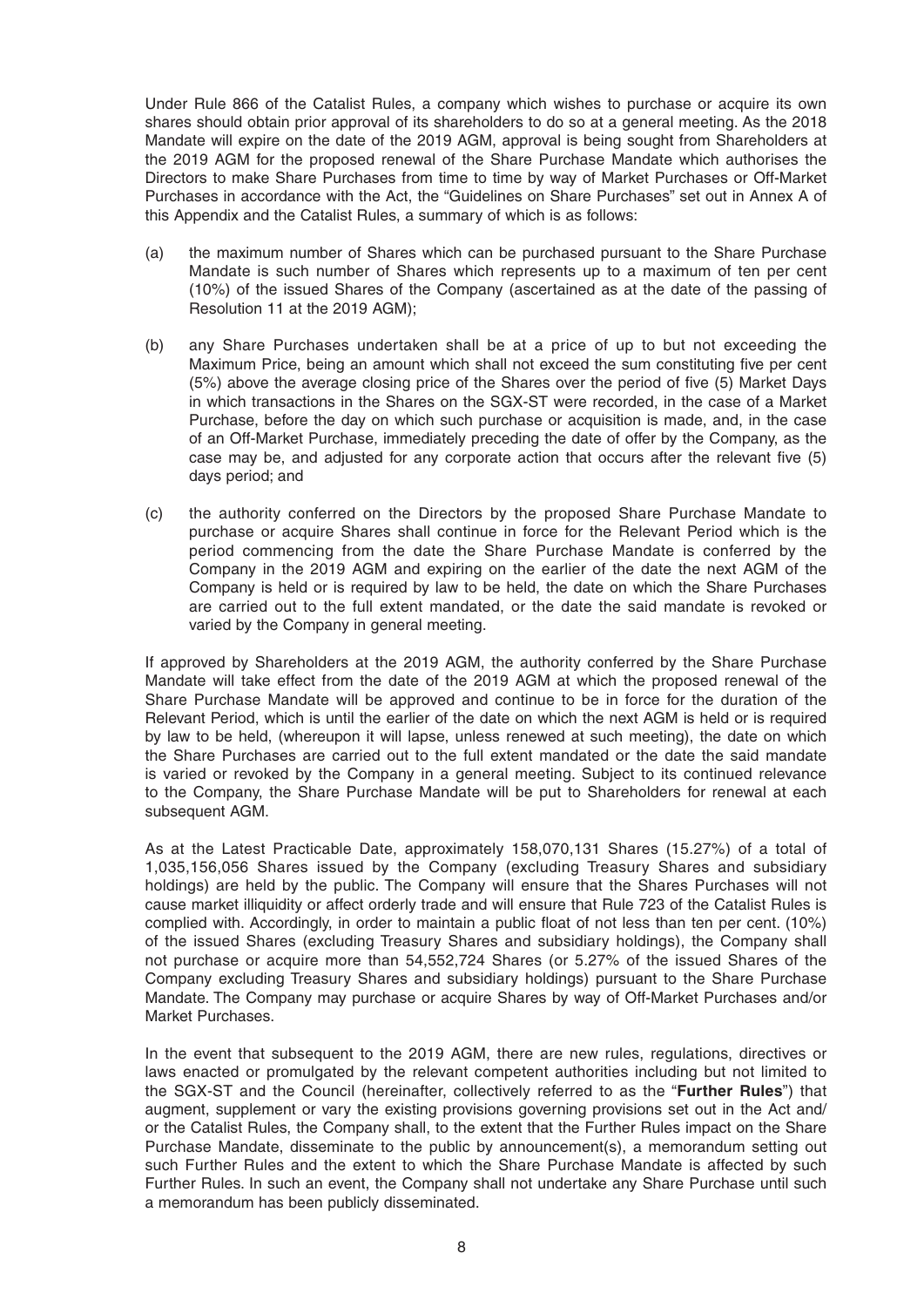#### **2.2 Shares Purchased in the Previous Twelve Months**

 Pursuant to the Share Purchase Mandate obtained at the 2018 AGM the Company had purchased or acquired 300,000 Shares by way of Market Purchases. The total consideration paid for the Share Purchases was \$41,684.11, inclusive of brokerage and clearing fees of \$164.11. The highest and lowest price paid was \$0.1395 and \$0.1330 respectively.

#### **2.3 Rationale for the Share Purchase Mandate**

 Short term speculation may at times cause the market price of the Company's Shares to be depressed below the true value of the Company and the Group. The Share Purchase Mandate will provide the Directors with the means to restore investors' confidence and to protect existing Shareholders' investments in the Company in a depressed share-price situation through judicious Share Purchases which may enhance the EPS of the Company and the Group. The Share Purchases may also enhance the NTA per Share of the Company and the Group if the Share Purchases are made at a price below the NTA per Share.

 The Share Purchase Mandate will also provide the Company with an expedient and cost-effective mechanism to facilitate the return of surplus cash reserves to the Shareholders, as and when the Directors are of the view that this would be in the best interests of the Company and the **Shareholders** 

 Pursuant to the Act, the Share Purchase Mandate also enables the Company to hold Shares purchased or acquired pursuant to the Share Purchase Mandate as Treasury Shares to be utilised, *inter alia*, for the purpose of the issue of Shares pursuant to the grant of awards under the Maxi-Cash Performance Share Plan.

 The Share Purchases will only be undertaken as and when the Directors consider it to be in the best interests of the Company and/or Shareholders. The Directors do not propose to carry out Share Purchases pursuant to the proposed Share Purchase Mandate to such an extent that would, or in circumstances that might result in a material adverse effect on the financial position of the Company or the Group.

#### **2.4 Source of Funds**

In purchasing Shares, the Company may only apply funds legally available for such purchase or acquisition in accordance with its Constitution and the applicable laws in Singapore. The Company may not purchase or acquire Shares for a consideration other than cash or for settlement otherwise in accordance with the trading rules of the SGX-ST. Any Share Purchase undertaken by the Company shall be made out of capital or profits that are available for distribution as dividends so long as the Company is solvent (as defined in Section  $76F(4)$  of the Act).

 Pursuant to Section 76F(4) of the Act, a company is solvent if (a) it is able to pay its debts in full at the time of payment and will be able to pay its debts as they fall due in the normal course of business in the twelve (12) months following such date of payment; and (b) the value of its assets is not less than the value of its liabilities (including contingent liabilities) and such value of its assets will not, after any purchase of shares for purposes of any proposed acquisition or release of the company's obligations, become less than the value of its liabilities (including contingent liabilities). In determining whether the Company is solvent, the Directors must have regard to the most recently audited financial statements, other relevant circumstances, and may rely on valuations or estimations of assets or liabilities. In determining the value of contingent liabilities, the Directors may take into account the likelihood of the contingency occurring, as well as any counter-claims by the Company.

 The Company intends to use its internal sources of funds (comprising bank balances and cash equivalents) for the Share Purchases. The Company has not obtained or incurred, nor does it intend to obtain or incur any borrowings to finance the Share Purchases.

 The Directors do not propose to exercise the Share Purchase Mandate in a manner and to such extent that the liquidity and capital adequacy position of the Group would be materially adversely affected.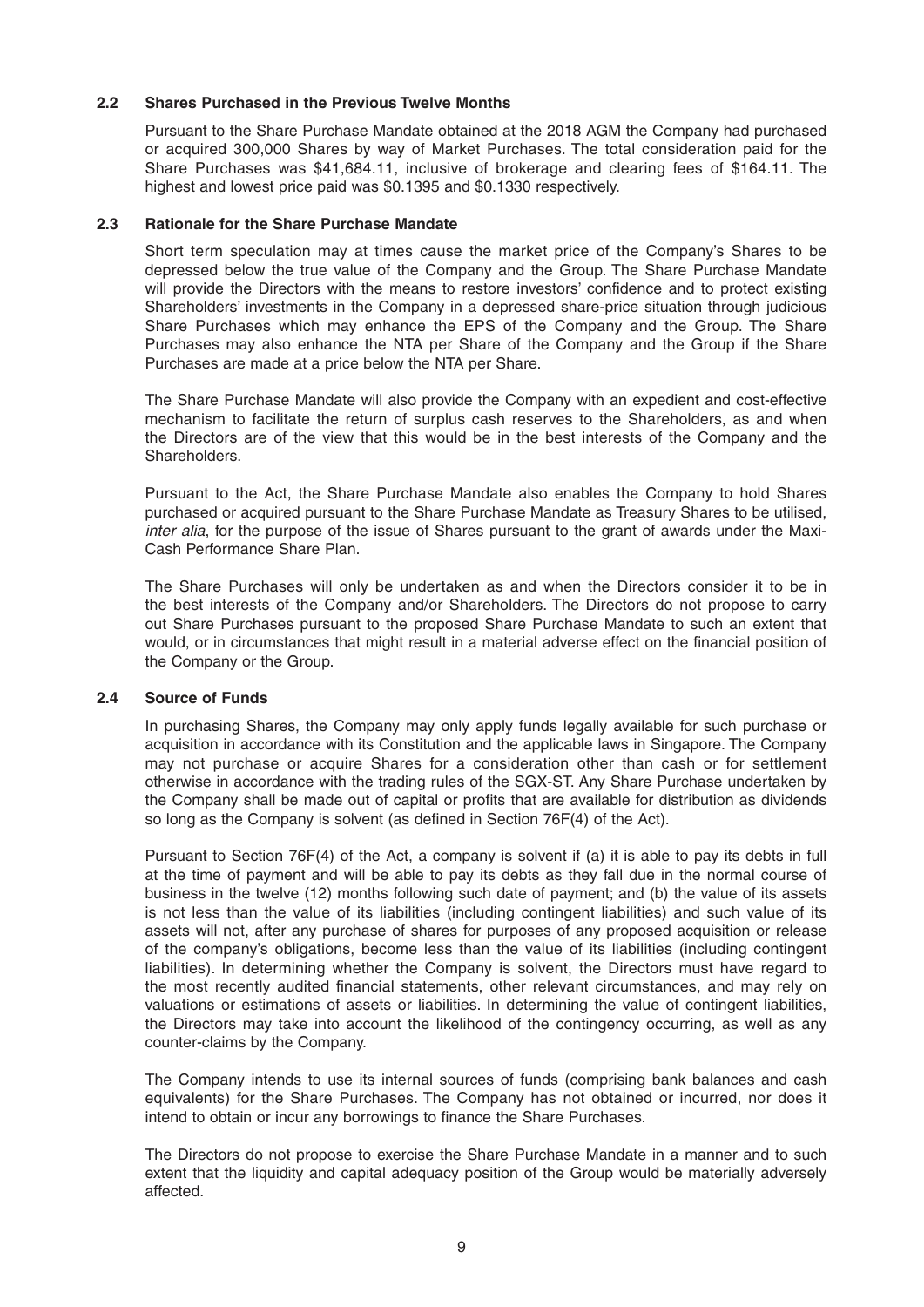#### **2.5 Financial and Other Impact**

 The Shares purchased or acquired by the Company shall be cancelled immediately on purchase or acquisition (and all rights and privileges attached to the Shares will expire on such cancellation) unless such Share is held in treasury in accordance with Section 76H of the Act. Section 76H of the Act allows Shares purchased or acquired by the Company to be:

- (a) held by the Company; or
- (b) dealt with, at any time, in accordance with Section 76K of the Act, as Treasury Shares.

Section 76K of the Act allows the Company to:

- (a) sell the Treasury Shares (or any of them) for cash;
- (b) transfer the Treasury Shares (or any of them) for the purposes of or pursuant to an employees' share scheme;
- (c) transfer the Treasury Shares (or any of them) as consideration for the acquisition of shares in or assets of another company or assets of a person;
- (d) cancel the Treasury Shares (or any of them); or
- (e) sell, transfer or otherwise use the Treasury Shares for such other purposes as may be prescribed by the Minister of Finance.

 The aggregate number of Shares held as Treasury Shares shall not at any time exceed ten per cent (10%) of the total number of Shares at that time. Any Treasury Shares in excess of this limit shall be disposed of or cancelled in accordance with Section 76K of the Act within six (6) months.

Any Share Purchase will:

- (a) reduce the amount of the Company's share capital where the Shares were purchased or acquired out of the capital of the Company;
- (b) reduce the amount of the Company's profits where the Shares were purchased or acquired out of the profits of the Company; or
- (c) reduce the amount of the Company's share capital and profits proportionately where the Shares were purchased or acquired out of both the capital and the profits of the Company;

by the total amount of the purchase price paid by the Company for the Shares cancelled.

 The Company cannot exercise any right in respect of Treasury Shares. In particular, the Company cannot exercise any right to attend or vote at meetings and for the purposes of the Act, the Company shall be treated as having no right to vote and the Treasury Shares will be treated as having no voting rights.

 The impact of the Share Purchases by the Company pursuant to the proposed Share Purchase Mandate on the Group's and the Company's financial positions is illustrated below. Based on the existing issued and paid-up ordinary shares in the capital of the Company as at the Latest Practicable Date, the exercise in full of the Share Purchase Mandate would result in the purchase of up to 54,552,724 Shares. Assuming that the Maximum Price is \$0.141, which is five per cent (5%) above the average of the closing prices of the Shares over the five (5) Market Days preceding the Latest Practicable Date on which transactions in the Shares were recorded, the maximum amount of funds required for the purchase of up to 54,552,724 Shares is \$7,691,934. For illustrative purposes only, on this assumption, the impact of the Share Purchases by the Company undertaken in accordance with the Share Purchase Mandate on the Group's and the Company's audited financial statements for FY2018 is as follows: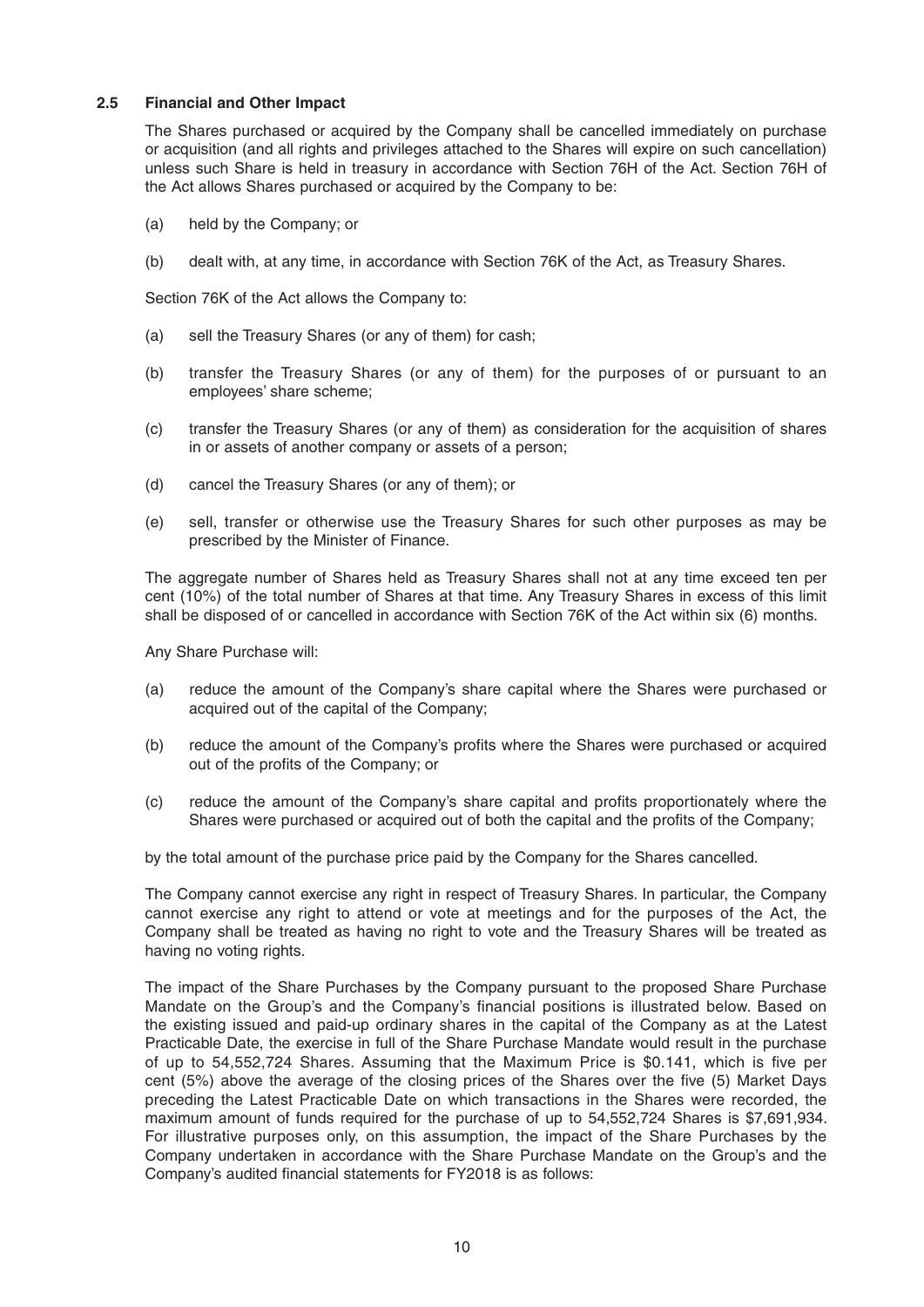**Market Purchase or Off-Market Purchase Made Entirely out of Capital and Held as Treasury Shares**

|                                                        |                                                             | <b>GROUP-</b>                                               | <b>COMPANY-</b>                                              |                                                            |  |
|--------------------------------------------------------|-------------------------------------------------------------|-------------------------------------------------------------|--------------------------------------------------------------|------------------------------------------------------------|--|
|                                                        | <b>Before</b><br><b>Share</b><br><b>Purchase</b><br>(S'000) | <b>After</b><br><b>Share</b><br><b>Purchase</b><br>(\$'000) | <b>Before</b><br><b>Share</b><br><b>Purchase</b><br>(\$'000) | <b>After</b><br><b>Share</b><br><b>Purchase</b><br>(S'000) |  |
| As at 31 December 2018                                 |                                                             |                                                             |                                                              |                                                            |  |
| <b>Profit Attributable to Owners</b><br>of the Company | 7,352                                                       | 7,352                                                       | 2,198                                                        | 2,198                                                      |  |
| <b>Share Capital</b>                                   | 137,286                                                     | 129,594                                                     | 137,286                                                      | 129,594                                                    |  |
| <b>Other Reserves</b>                                  | (3,257)                                                     | (3,257)                                                     | (23)                                                         | (23)                                                       |  |
| <b>Revenue Reserves</b>                                | 6,113                                                       | 6,113                                                       | 3,886                                                        | 3,886                                                      |  |
| <b>Treasury Shares</b>                                 | 15                                                          | 7,707                                                       | 15                                                           | 7,707                                                      |  |
| <b>Total Equity</b>                                    | 141,147                                                     | 133,455                                                     | 141,134                                                      | 133,442                                                    |  |
| $NTA$ $(1)$                                            | 140,719                                                     | 133,027                                                     | 141,134                                                      | 133,442                                                    |  |
| <b>Current Assets</b>                                  | 397,327                                                     | 397,327                                                     | 168,495                                                      | 168,495                                                    |  |
| <b>Current Liabilities</b>                             | 237,554                                                     | 245,246                                                     | 5,931                                                        | 13,623                                                     |  |
| <b>Working Capital</b>                                 | 159,773                                                     | 152,081                                                     | 162,564                                                      | 154,872                                                    |  |
| <b>Total Borrowings</b>                                | 304,312                                                     | 312,004                                                     | 70,000                                                       | 70,000                                                     |  |
| Number of Shares ('000)                                | 1,035,156                                                   | 980,603                                                     | 1,035,156                                                    | 980,603                                                    |  |
| <b>Financial Ratios</b>                                |                                                             |                                                             |                                                              |                                                            |  |
| NTA Per Share (cents)                                  | 13.59                                                       | 13.57                                                       | 13.63                                                        | 13.61                                                      |  |
| EPS (cents) $(2)$                                      | 0.71                                                        | 0.75                                                        | 0.21                                                         | 0.22                                                       |  |
| Gearing (times) (3)                                    | 2.16                                                        | 2.34                                                        | 0.50                                                         | 0.52                                                       |  |
| Current Ratio (times) (4)                              | 1.67                                                        | 1.62                                                        | 28.41                                                        | 12.37                                                      |  |

#### **Notes:**

(1) NTA equals total equity less intangible assets, if any.

- (2) For illustrative purposes, EPS is computed based on profit attributable to owners of the Company and number of Shares as shown in the table above.
- (3) Gearing equals total borrowings for the Group and Company respectively, divided by total equity.
- (4) Current ratio equals current assets divided by current liabilities.

 As at 31 December 2018, the Group and the Company had cash and bank balances of \$21 .85 million and \$0.94 million respectively. In order to effect a Share Purchase of up to 54,552,724 Shares at the Maximum Price computed at the Latest Practicable Date, cash reserves by the Company of \$7,691,934 will be required. Assuming the full exercise of the Share Purchases, the Company currently does not have sufficient cash to purchase all the Shares. Hence, for illustration purposes, it is assumed that the Company shall use borrowings to finance the Share Purchases. As illustrated above, the Share Purchase will have the effect of reducing the working capital and NTA of the Group and the Company by the dollar value of the Shares purchased. The consolidated NTA per Share of the Group as at 31 December 2018 will decrease from 13.59 cents to 13.57 cents. The consolidated basic EPS of the Group for the financial year ended 31 December 2018 would increase from 0.71 cents per Share to 0.75 cents per Share.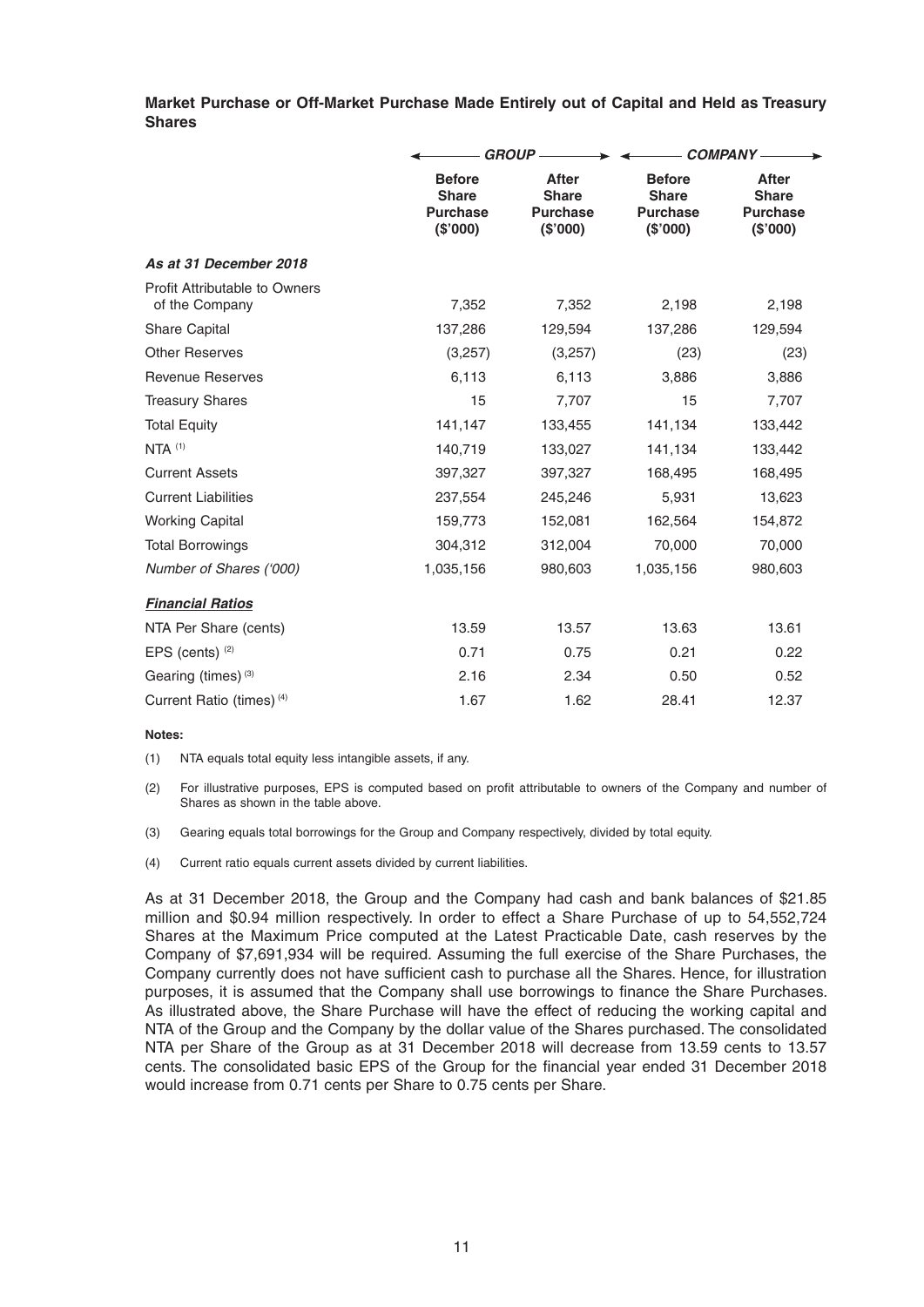As at 31 December 2018, the Company had cash and bank balances of approximately \$941,471. The Company intends to use its internal sources of funds to finance its Share Purchases. The Company does not intend to obtain or incur any borrowings to finance its Share Purchases. The Directors do not propose to exercise the Shares Purchase Mandate in a manner and to such extent that the working capital requirements, financial position and/or gearing of the Group would be affected.

Shareholders should note that the financial effects set out above are purely for illustrative **purposes only and based only on historical numbers for FY2018 and the abovementioned**  assumptions, and is not representative of future financial performance. Although the **proposed Share Purchase Mandate would authorise the Company to purchase or acquire up to 5.27% of its issued Shares, the Company may not necessarily purchase or acquire or be able to purchase or acquire the entire 5.27% of its issued Shares. In addition, the Company may cancel all or a part of the Shares purchased or acquired or hold all or part of the Shares purchased or acquired in treasury.**

#### **2.6 Take-over Consequences**

#### *2.6.1 Requirement To Make General Offer*

 Rule 14.1 of the Take-over Code requires, *inter alia*, that, except with the consent of the Council, where:

- (a) any person acquires, whether by a series of transactions over a period of time or not, shares which (taken together with shares held or acquired by persons acting in concert with him) carry thirty per cent (30%) or more of the voting rights of a company; or
- (b) any person who, together with persons acting in concert with him, holds not less than thirty per cent (30%) but not more than fifty per cent (50%) of the voting rights and such person, or any person acting in concert with him, acquires in any period of six (6) months additional shares carrying more than one per cent (1%) of the voting rights,

 such person shall extend immediately an offer on the basis set out below to the holders of any class of shares in the capital which carries votes and in which such person or persons acting in concert with him hold shares. In addition to such person, each of the principal members of the group of persons acting in concert with him may, according to the circumstances of the case, have the obligation to extend an offer.

 The offer required to be made under the provisions of Rule 14.1 of the Take-over Code shall, in respect of each class of shares in the capital involved, be in cash or be accompanied by a cash alternative at the Required Price.

## *2.6.2 Persons Acting in Concert*

Under the Take-over Code, persons acting in concert comprise individuals or companies who, pursuant to an agreement or understanding (whether formal or informal), co-operate, through the acquisition by any of them of shares in a company, to obtain or consolidate effective control of that company.

 Unless the contrary is established, the following persons will, *inter alia*, be presumed to be acting in concert with each other under the Take-over Code:

- (a) a company with any of its directors (together with their close relatives, related trusts as well as companies controlled by any of the directors, their close relatives and related trusts);
- (b) a company with its parent, subsidiaries and fellow subsidiaries, and their associated companies, any company whose associated companies include any of the foregoing companies, and any person who has provided financial assistance (other than a bank in the ordinary course of business) to any of the foregoing companies for the purchase of voting rights, all with one another. For this purpose, ownership or control of at least twenty per cent (20%) but not more than fifty per cent (50%) of the voting rights of the company will be regarded as the test of associated company status; and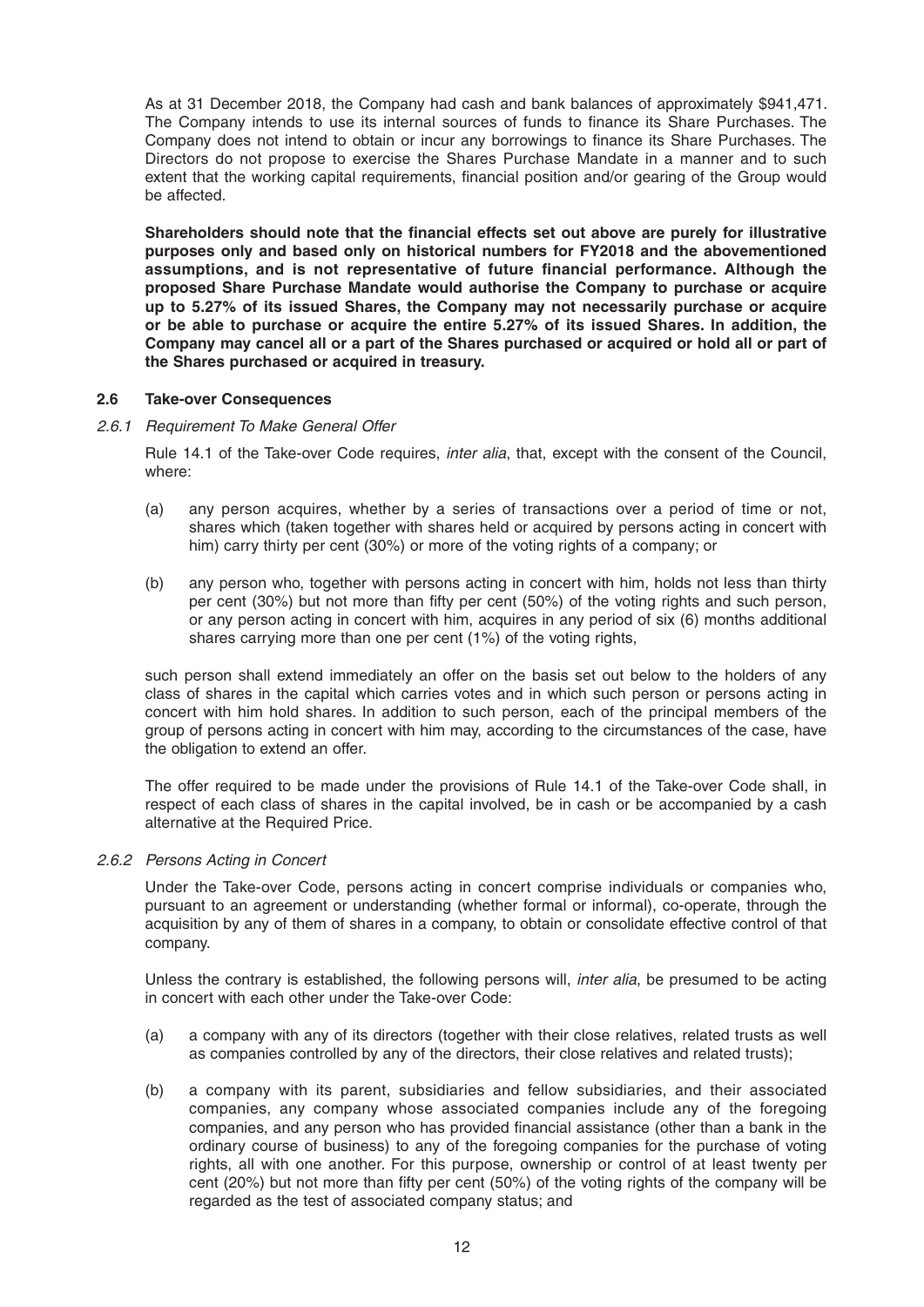(c) an individual with his close relatives, related trusts and person(s) who are accustomed to act in accordance with his instructions.

 The circumstances under which Shareholders, including Directors and persons acting in concert with them respectively, will incur an obligation to make a take-over offer under Rule 14 after a purchase or acquisition of Shares by the Company are set out in Rule 14 and Appendix 2 of the Take-over Code.

 **Shareholders are advised to consult their professional advisers and/or the Council and/or other relevant authorities at the earliest opportunity as to whether an obligation to make a take-over offer would arise by reason of any Share Purchases by the Company.**

#### *2.6.3 Application of the Take-over Code*

 As at the Latest Practicable Date, the Directors' and Substantial Shareholders' shareholding interests in the Company are as follows:

|                                                           |                         |        |                         |        |                         |        | <b>After Share</b> |
|-----------------------------------------------------------|-------------------------|--------|-------------------------|--------|-------------------------|--------|--------------------|
|                                                           | <b>Direct Interest</b>  |        | <b>Deemed Interest</b>  |        | <b>Total Interest</b>   |        | <b>Purchase</b>    |
| <b>Directors</b>                                          | No. of<br><b>Shares</b> | $(\%)$ | No. of<br><b>Shares</b> | $(\%)$ | No. of<br><b>Shares</b> | $(\%)$ | (%)                |
| Koh Wee Seng (1), (2), (3), (4), (5)                      | 96,181,017              | 9.29   | 727,571,074             | 70.29  | 823,752,091             | 79.58  | 84.00              |
| Ng Leok Cheng                                             | 1,092,000               | 0.11   |                         |        | 1,092,000               | 0.11   | 0.11               |
| Koh Lee Hwee (1), (2), (3), (5)                           | 14,288,888              | 1.38   | 734,687,805             | 70.97  | 748,976,693             | 72.35  | 76.38              |
| Ko Lee Meng (1), (2), (3), (5)                            | 2,813,326               | 0.27   | 728,765,805             | 70.40  | 731,579,131             | 70.67  | 74.61              |
| Tan Keh Yan, Peter                                        |                         |        |                         |        |                         |        |                    |
| Lee Sai Sing                                              | 1,200,550               | 0.12   |                         | —      | 1,200,550               | 0.12   | 0.12               |
| Goh Bee Leong                                             |                         |        |                         |        |                         |        |                    |
| Tan Soo Kiang                                             |                         |        |                         |        |                         |        |                    |
| <b>Substantial Shareholders</b><br>(other than Directors) |                         |        |                         |        |                         |        |                    |
| Aspial Corporation Limited (2), (6)                       | 669,954,669             | 64.72  |                         |        | 669,954,669             | 64.72  | 68.32              |
| MLHS Holdings Pte Ltd (2), (6)                            | 57,351,654              | 5.54   | 669,954,669             | 64.72  | 727,306,323             | 70.26  | 74.17              |
|                                                           |                         |        |                         |        |                         |        |                    |

#### **Notes:**

- (1) Koh Wee Seng, Koh Lee Hwee and Ko Lee Meng are siblings.
- (2) Koh Wee Seng, Koh Lee Hwee and Ko Lee Meng are directors and Substantial Shareholders of Aspial Corporation Limited through their shareholdings in MLHS Holdings Pte Ltd. In addition, Koh Wee Seng also has 19.29% direct interest in Aspial Corporation Limited as at the Latest Practicable Date. Koh Wee Seng is the chief executive officer of Aspial Corporation Limited. Ko Lee Meng is a non-executive director of Aspial Corporation Limited. Koh Lee Hwee is an executive director of Aspial Corporation Limited.
- (3) Koh Wee Seng, Koh Lee Hwee and Ko Lee Meng are deemed to have an interest in the 669,954,669 Shares held by Aspial Corporation Limited by virtue of Section 7 of the Act.
- (4) Koh Wee Seng's direct interest comprises 36,599 Shares held in his own name and 96,144,418 Shares held in nominee accounts.
- (5) Koh Wee Seng, Koh Lee Hwee and Ko Lee Meng are deemed to have an interest in the Company's shares held by their respective spouse.
- (6) MLHS Holdings Pte Ltd is the Controlling Shareholder of Aspial Corporation Limited, holding approximately 58.76% of the shareholdings of Aspial Corporation Limited as at the Latest Practicable Date. MLHS Holdings Pte Ltd is a private limited company incorporated in Singapore on 14 January 1994. It is an investment holding company. The Substantial Shareholders of MLHS Holdings Pte Ltd are Koh Wee Seng (47.00%), Ko Lee Meng (25.75%) and Koh Lee Hwee (24.25%).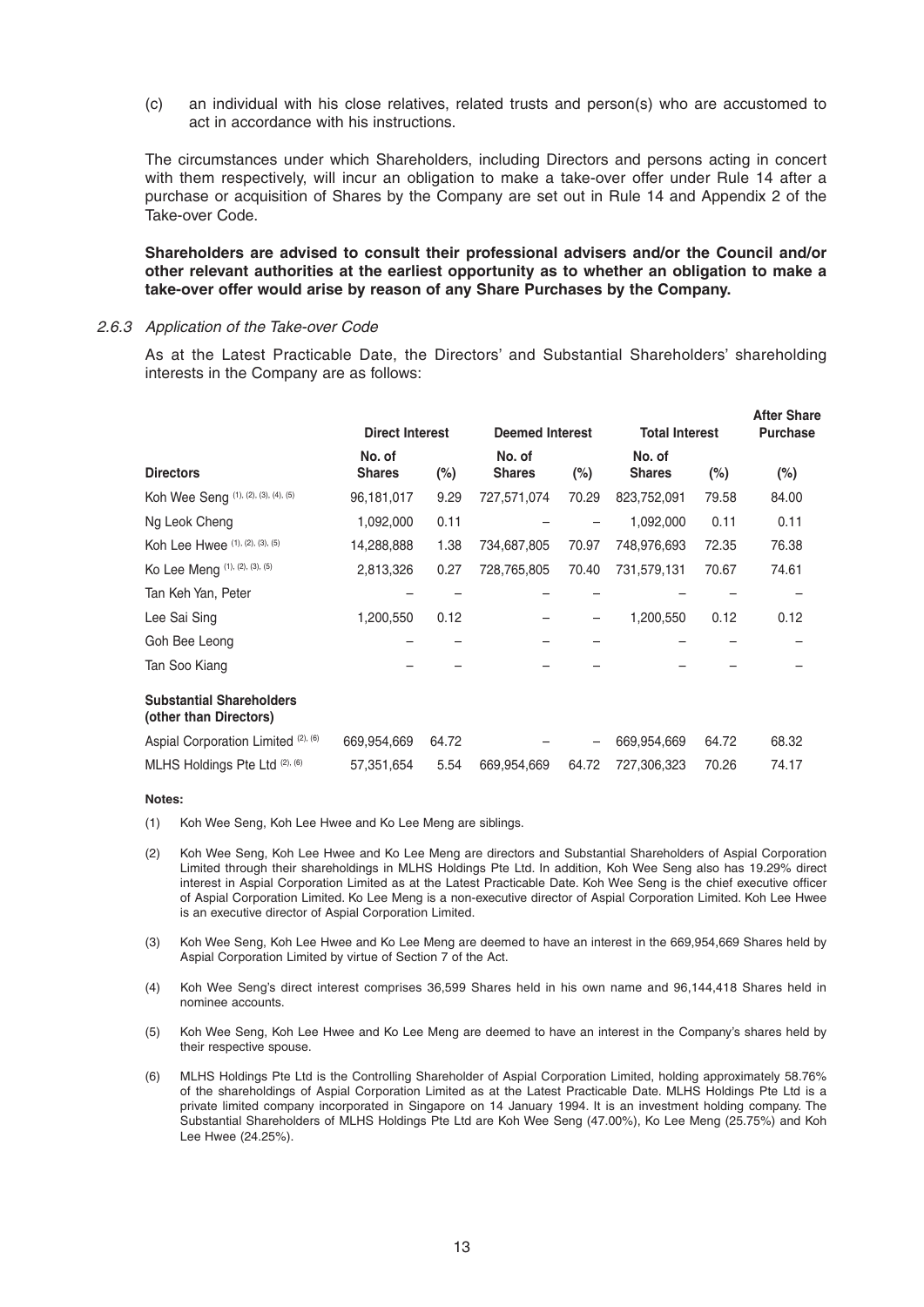As at the Latest Practicable Date, Aspial Corporation Limited owns an aggregate of 64.72% of the shareholdings in the Company, and Koh Wee Seng has a direct interest of 9.29% of the shareholdings in the Company.

 In the event the Company undertakes Share Purchases of up to 5.27% of the issued Shares of the Company as permitted by the Share Purchase Mandate, the shareholdings and voting rights of Aspial Corporation Limited will remain above fifty per cent (50%). Accordingly, no general offer is required to be made pursuant to the Take-over Code.

## **2.7 Catalist Rules**

#### *2.7.1 No purchases during price-sensitive developments*

 While the Catalist Rules does not expressly prohibit purchase or acquisition of shares by a listed company during any particular time or times, the listed company would be considered an "insider" in relation to any proposed purchase or acquisition of its issued shares. In this regard, the Company will not purchase or acquire any Shares pursuant to the Share Purchase Mandate after a development which could have a material effect on the price of the Shares has occurred or has been the subject of a consideration and/or a decision of the Board until such time as such information has been publicly announced. In particular, in line with Rule 1204(19) of the Catalist Rules, the Company will not purchase or acquire any Share through Market Purchases during the period of:

- (a) one (1) month immediately preceding the announcement of the Company's full-year results, and ending on the date of announcement of the full-year results; or
- (b) two (2) weeks immediately preceding the announcement of the Company's quarterly results for each of the first three (3) quarters of its financial year, and ending on the date of announcement of the quarterly results.

#### *2.7.2 Listing status of the Company's securities*

 The Directors will ensure that the Share Purchases will not have any effect on the listing of the Company's securities including the Shares listed on the SGX-ST. Rule 723 of the Catalist Rules requires at least ten per cent (10%) of any class of a company's listed securities to be held by the public at all times. The Directors shall safeguard the interests of public Shareholders before undertaking any Share Purchases. Before exercising the Share Purchase Mandate, the Directors shall at all times take due cognisance of (a) the then shareholding spread of the Company in respect of the number of Shares held by Substantial Shareholders and by non-Substantial Shareholders and (b) the volume of trading on the SGX-ST in respect of the Shares immediately before the exercise of any Share Purchase.

 At the Latest Practicable Date, approximately 158,070,131 Shares (15.27%) of a total of 1,035,156,056 Shares (excluding Treasury Shares and subsidiary holdings) issued by the Company are held by the public. Assuming the Company exercises the Share Purchase Mandate in full and purchases 5.27% of the issued Shares of the Company, the public float would be reduced to approximately 10.56% of the issued Shares of the Company. In undertaking any Share Purchases, the Directors will use their best efforts to ensure that, notwithstanding such purchases, a sufficient number of Shares remain in public hands so that the Share Purchases will not:

- (a) adversely affect the listing status of the Shares on the SGX-ST;
- (b) cause market illiquidity; or
- (c) adversely affect the orderly trading of Shares.

#### **2.8 Limits on Shareholdings**

The Company does not have any limits on the shareholdings of any Shareholder.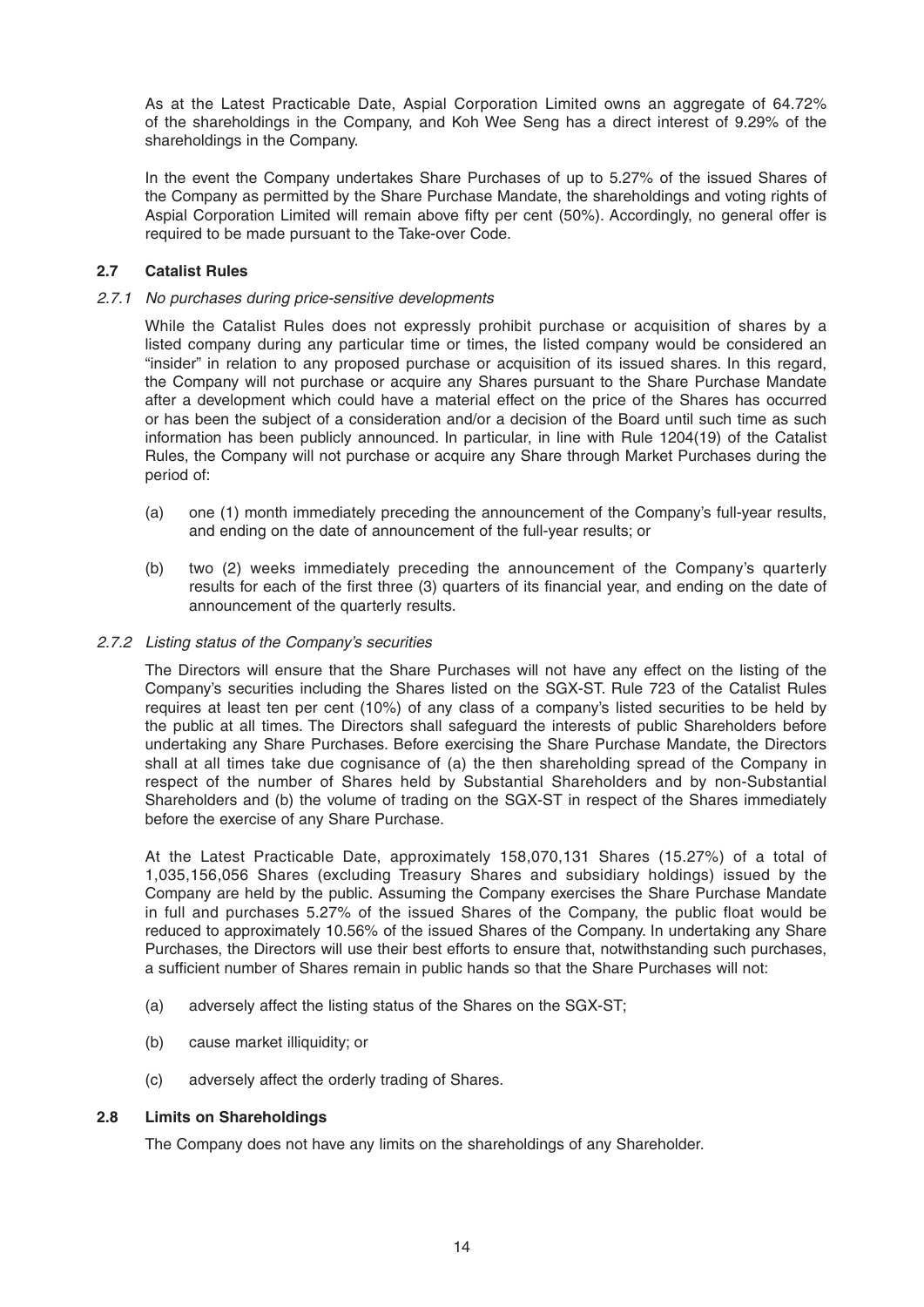## **3. ACTION TO BE TAKEN BY SHAREHOLDERS**

 Shareholders who are unable to attend the 2019 AGM and who wish to appoint a proxy or proxies to attend and vote on their behalf should complete, sign and return the proxy form attached to the Notice of the 2019 AGM in accordance with the instructions printed therein as soon as possible and, in any event, so as to arrive at the registered office of the Company at 80 Raffles Place #32-01 UOB Plaza 1 Singapore 048624, not later than 72 hours before the time fixed for the 2019 AGM. The appointment of a proxy by a Shareholder does not preclude him from attending and voting in person at the 2019 AGM if he so wishes in place of the proxy if he finds that he is able to do so.

 A Depositor shall not be regarded as a member of the Company entitled to attend the 2019 AGM and to speak and vote thereat unless his name appears on the Depository Register maintained by CDP at least 72 hours before the 2019 AGM.

# **4. DIRECTORS' RECOMMENDATION**

 Having fully considered the rationale set out in Section 2.3 of this Appendix for the Share Purchase Mandate, the Directors are of the opinion that the proposed renewal of the Share Purchase Mandate is in the best interests of the Company. Accordingly, they recommend that Shareholders vote in favour of Resolution 11 relating to the proposed renewal of the Share Purchase Mandate to be proposed at the 2019 AGM as set out in the Notice of the 2019 AGM.

# **5. DIRECTORS' RESPONSIBILITY STATEMENT**

 The Directors collectively and individually accept full responsibility for the accuracy of the information given in this Appendix and confirm after making all reasonable enquiries, that to the best of their knowledge and belief, this Appendix constitutes full and true disclosure of all material facts about the proposed renewal of the Share Purchase Mandate, the Group, and the Directors are not aware of any facts the omission of which would make any statement in this Appendix misleading. Where information in this Appendix has been extracted from published or otherwise publicly available sources or obtained from a named source, the sole responsibility of the Directors has been to ensure that such information has been accurately and correctly extracted from those sources and/or reproduced in this Appendix in its proper form and context.

## **6. TAXATION**

 Shareholders who are in doubt as to their respective tax positions or any tax implications, or who may be subject to tax in a jurisdiction outside Singapore, arising from the Share Purchase Mandate should consult their own professional tax advisers.

## **7. COMPLIANCE WITH GOVERNING LAWS, REGULATIONS AND THE CONSTITUTION**

The Company confirms that the terms of the proposed renewal of the Share Purchase Mandate set out in Annex A of this Appendix do not contravene any laws, regulations and the Constitution governing the Company.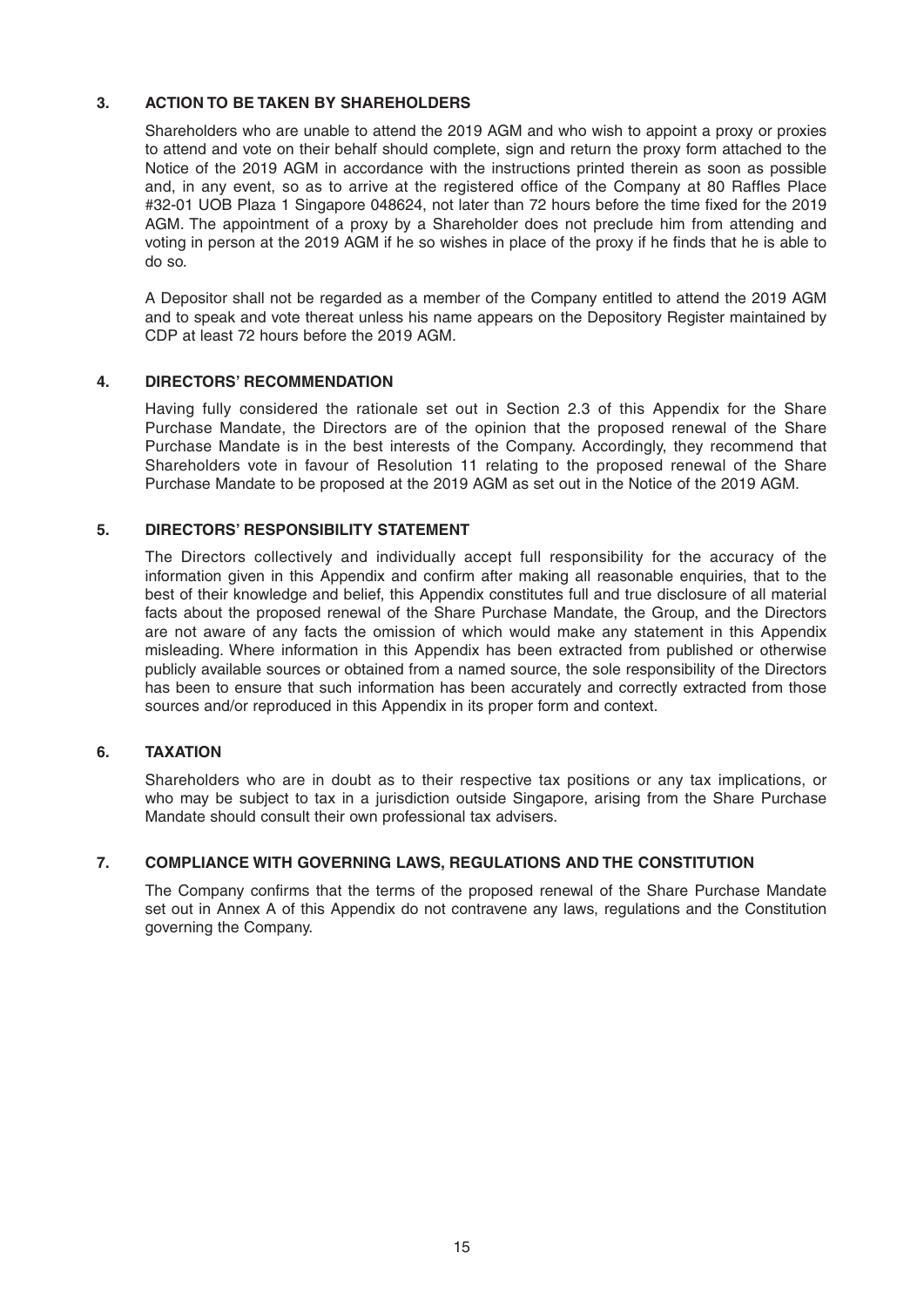# **8. DOCUMENTS FOR INSPECTION**

Copies of the following documents may be inspected at the registered office of the Company at 80 Raffles Place #32-01 UOB Plaza 1 Singapore 048624 during normal business hours from the date of this Appendix up to and including the date of the 2019 AGM:

- (a) the Constitution; and
- (b) the Annual Report for FY2018.

Yours faithfully For and on behalf of the Board of Directors of **MAXI-CASH FINANCIAL SERVICES CORPORATION LTD**

Ng Leok Cheng Chief Executive Officer 11 April 2019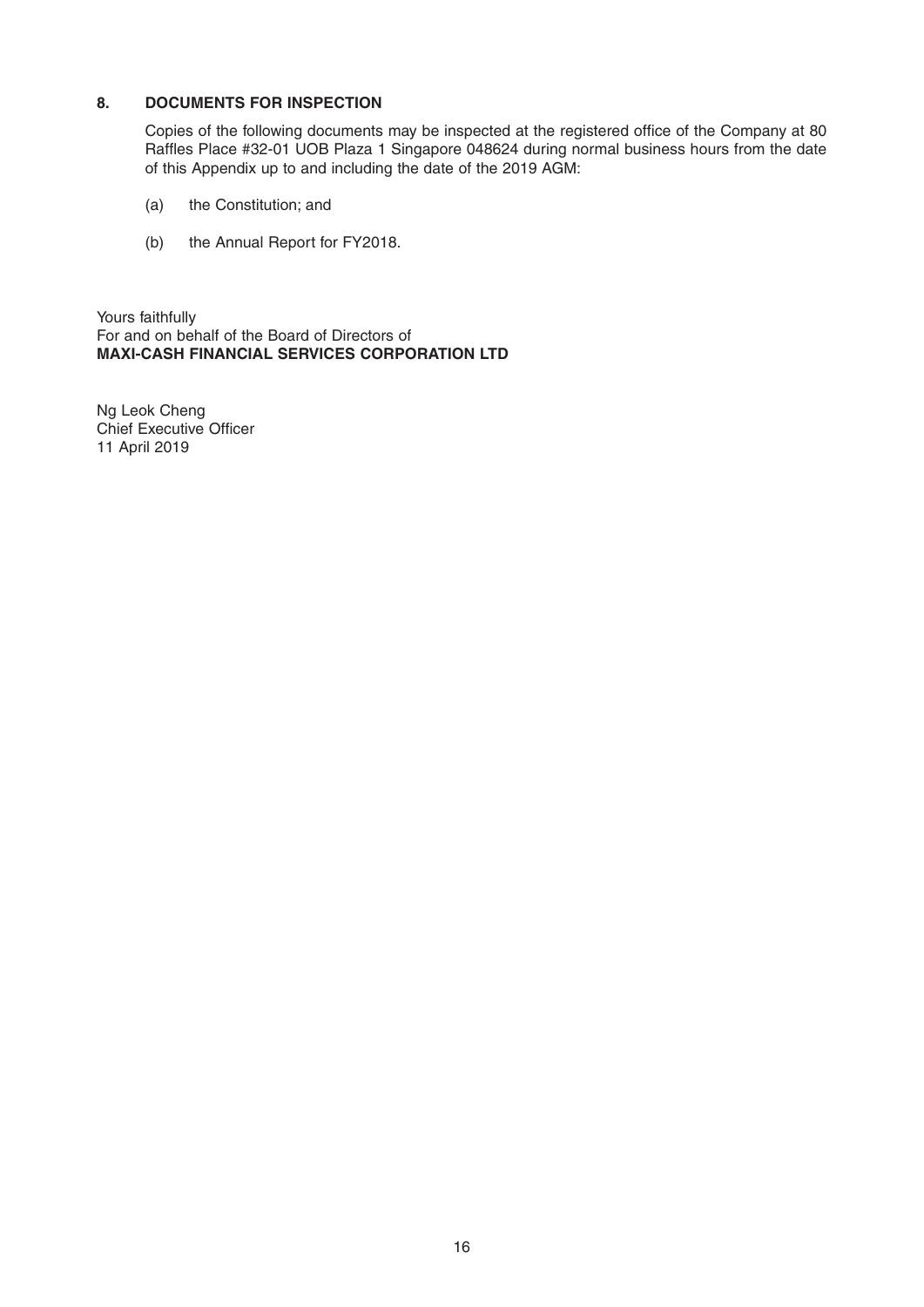# **GUIDELINES ON SHARE PURCHASES**

#### **1. Shareholders' Approval**

- (a) Purchases or acquisitions of Shares by the Company must be approved in advance by the Shareholders at a general meeting of the Company, by way of a general mandate.
- (b) A general mandate authorising the purchase or acquisition of Shares by the Company representing up to ten per cent (10%) of the issued ordinary shares in the capital of the Company (excluding any Shares held as Treasury Shares and subsidiary holdings) will expire on the earlier of:
	- (i) the date on which the next AGM is held or required by law to be held;
	- (ii) the date on which the Share Purchases are carried out to the full extent mandated; or
	- (iii) the time when such mandate is revoked or varied by an ordinary resolution of the Shareholders of the Company in general meeting.
- (c) The authority conferred on the Directors by the Share Purchase Mandate to purchase or acquisitions Shares shall be renewed at the next AGM of the Company.
- (d) When seeking Shareholders' approval for the renewal of the Share Purchase Mandate, the Company shall disclose details pertaining to the purchases or acquisitions of Shares made during the previous twelve (12) months, including the total number of Shares purchased/ acquired, the purchase price per Share or the highest and lowest price for such purchases or acquisitions of Shares, where relevant, and the total consideration paid for such purchases.

#### **2. Mode of Purchase**

Share Purchases can be effected by the Company in either one of the following two ways or both:

- (a) by way of Market Purchases of Shares on the SGX-ST, which means a purchase transacted through the ready market; or
- (b) by way of Off- Market Purchases on an equal access scheme in accordance with Section 76C of the Act.

## **3. Funding of Share Purchases**

- (a) In purchasing or acquiring the Shares, the Company may only apply funds legally permitted for such purchase in accordance with its Constitution, and the relevant laws and regulations enacted or prescribed by the relevant competent authorities in Singapore.
- (b) Any purchase or acquisition by the Company may be made out of capital or profits that are available for distribution as dividends, so long as the Company is solvent (as defined by Section 76F(4) of the Act).
- (c) The Company may not purchase or acquire its Shares for a consideration other than cash or for settlement otherwise than in accordance with the trading rules of the SGX-ST.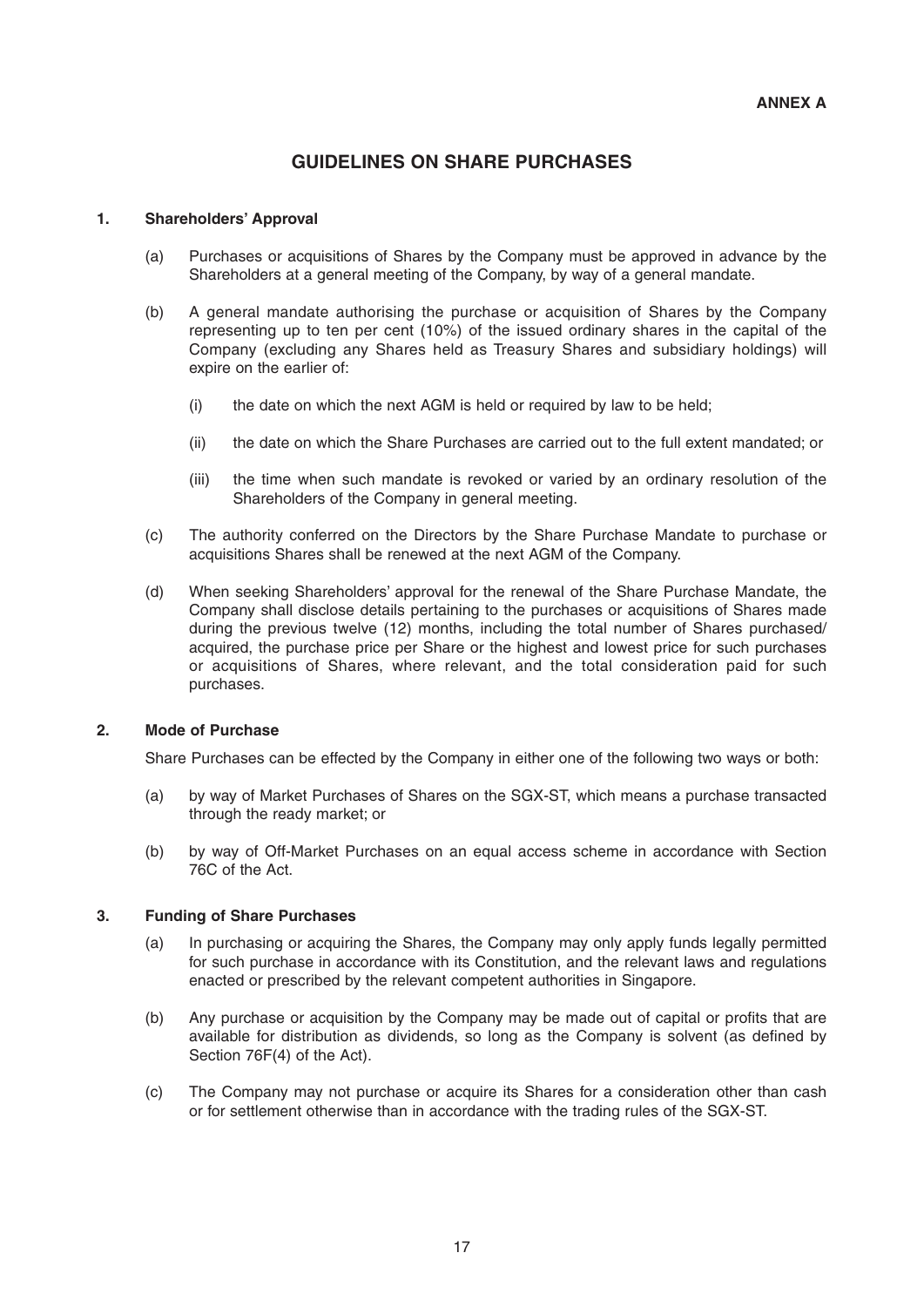## **4. Trading Restrictions**

 The number of Shares which can be purchased or acquired pursuant to the Share Purchase Mandate is such number of Shares which represents up to a maximum of ten per cent (10%) of the issued ordinary shares in the capital of the Company (excluding Treasury Shares and subsidiary holdings) as at date of the last AGM of the Company or at the date of the AGM, whichever is the higher.

#### **5. Price Restrictions**

 Any Share Purchase undertaken by the Company shall be at the price of up to but not exceeding the maximum price at which the Shares can be purchased or acquired pursuant to the Share Purchase Mandate, which shall not exceed the sum constituting five per cent (5%) above the average closing price of the Shares over the period of five (5) Market Days in which transactions in the Shares on the SGX-ST were recorded, in the case of a Market Purchase, before the day on which such purchase is made, and, in the case of an Off-Market Purchase on an equal access scheme, immediately preceding the date of offer by the Company, as the case may be, and adjusted for any corporate action that occurs after the relevant five (5) days period.

#### **6. Off-Market Purchases**

- (a) For purchases of Shares made by way of an Off-Market Purchase, the Company shall issue an offer document to all Shareholders. The offer document shall contain, *inter alia*, the following information:
	- (i) the terms and conditions of the offer;
	- (ii) the period and procedures for acceptances;
	- (iii) the reasons for the proposed Share Purchase;
	- (iv) the consequences, if any, of Shares purchase by the Company that will arise under the Take-over Code or any other applicable take-over rules;
	- (v) whether the purchase or acquisition of Shares, if made, would have any effect on the listing of the Company's securities on the SGX-ST;
	- (vi) details of any purchase or acquisition of Shares made by the Company in the previous twelve (12) months whether through Market Purchases or Off-Market Purchases, including the total number of Shares purchased, the purchase price per Share or the highest and lowest prices paid for such Share Purchase, where relevant, and the total consideration paid for such Share Purchase; and
	- (vii) whether the Shares purchased or acquired by the Company will be cancelled or kept as Treasury Shares.
- (b) All Offeree Shareholders shall be given a reasonable opportunity to accept any offer made by the Company to purchase or acquire their Shares under the Share Purchase Mandate.
- (c) The Company may offer to purchase or acquire Shares from time to time under the Share Purchase Mandate subject to the requirement that the terms of any offer to purchase or acquire Shares by the Company shall be *pari passu* in respect of all Offeree Shareholders save under the following circumstances:
	- (i) where there are differences in consideration attributable to the fact that an offer relate to Shares with different dividend entitlements;
	- (ii) where there are differences in consideration attributable to the fact that an offer relate to Shares with different amounts remaining unpaid; and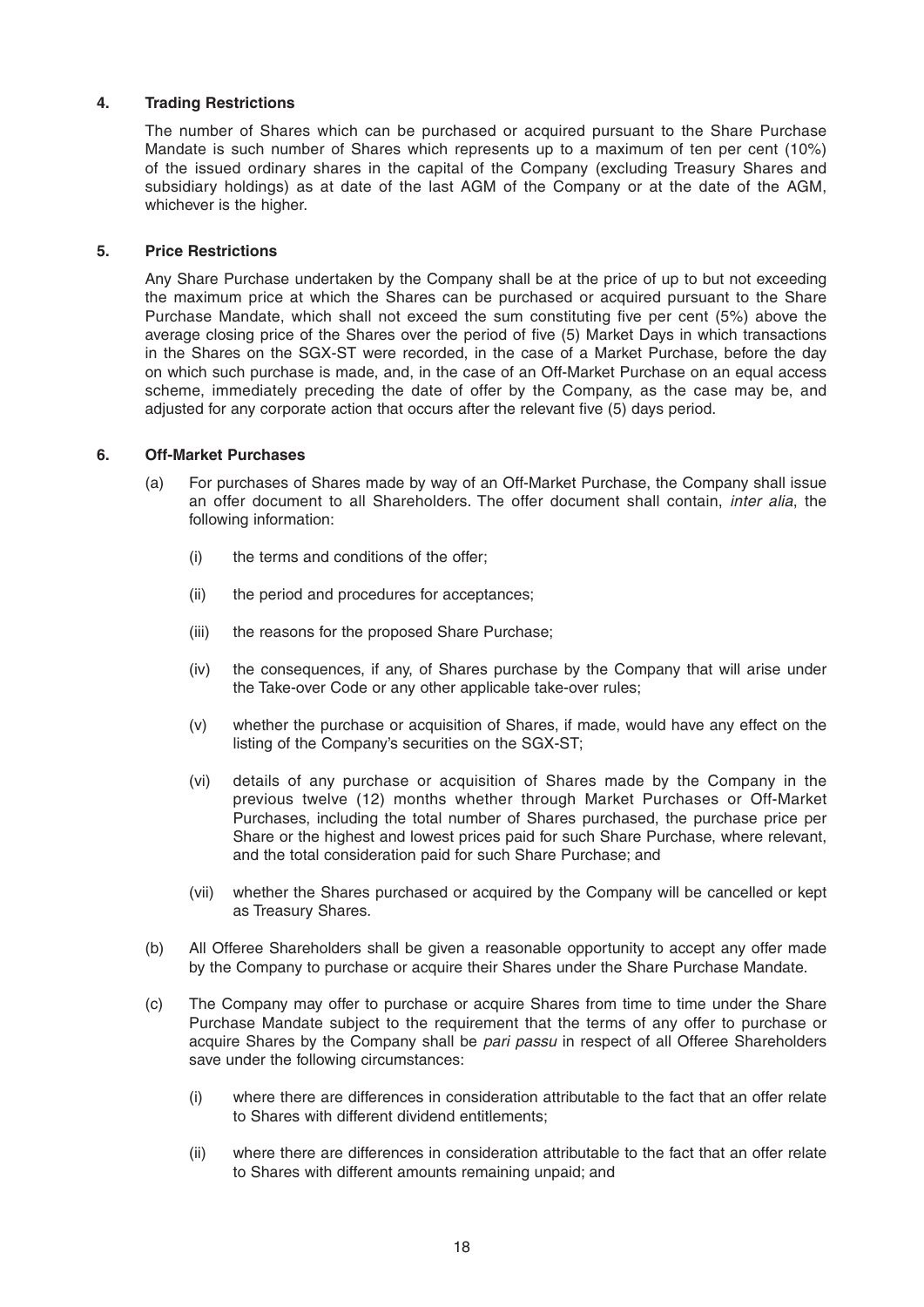(iii) where there are differences in an offer introduced solely to ensure that every Shareholder is left with a whole number of Shares in board lots of 100 Shares after the Share Purchases, in the event there are Offeree Shareholders holding odd numbers of Shares.

#### **7. Status of the Purchased or Acquired Shares**

 Any Shares purchased or acquired by the Company shall be cancelled immediately on purchase or acquisition unless held in treasury in accordance with Section 76H of the Act. Section 76H of the Act allows purchased Shares to be:

- (i) held by the Company; or
- (ii) dealt with, at any time, in accordance with Section 76K of the Act, as Treasury Shares.

Section 76K of the Act allows the Company to:

- (iii) sell the Treasury Shares (or any of them) for cash;
- (iv) transfer the Treasury Shares (or any of them) for the purposes of or pursuant to an employees' share scheme;
- (v) transfer the Treasury Shares (or any of them) as consideration for the acquisition of shares in or assets of another company or assets of a person;
- (vi) cancel the Treasury Shares (or any of them); or
- (vii) sell, transfer or otherwise use the Treasury Shares for such other purposes as may be prescribed by the Minister of Finance.

 The aggregate number of Shares held as Treasury Shares shall not at any time exceed ten per cent (10%) of the total number of Shares at that time. Any Treasury Shares in excess of this limit shall be disposed of or cancelled in accordance with Section 76K of the Act within six (6) months.

Any Share Purchase will:

- (i) reduce the amount of the Company's share capital where the Shares were purchased or acquired out of the capital of the Company;
- (ii) reduce the amount of the Company's profits where the Shares were purchased or acquired out of the profits of the Company; or
- (iii) reduce the amount of the Company's share capital and profits proportionately where the Shares were purchased or acquired out of both the capital and the profits of the Company;

by the total amount of the purchase price paid by the Company for the Shares cancelled.

 All Shares purchased or acquired by the Company (other than Treasury Shares held by the Company to the extent permitted under the Act), will be automatically de-listed by the SGX-ST, and the certificates in respect thereof will be cancelled and destroyed by the Company as soon as reasonably practicable following settlement of any such purchase.

 The Company cannot exercise any right in respect of Treasury Shares. In particular, the Company cannot exercise any right to attend or vote at meetings and for the purposes of the Act, the Company shall be treated as having no right to vote and the Treasury Shares will be treated as having no voting rights. In addition, no dividend may be paid, and no other distribution of the Company's assets may be made, to the Company in respect of Treasury Shares. However, the allotment of Shares as fully paid bonus shares in respect of the Treasury Shares is allowed.